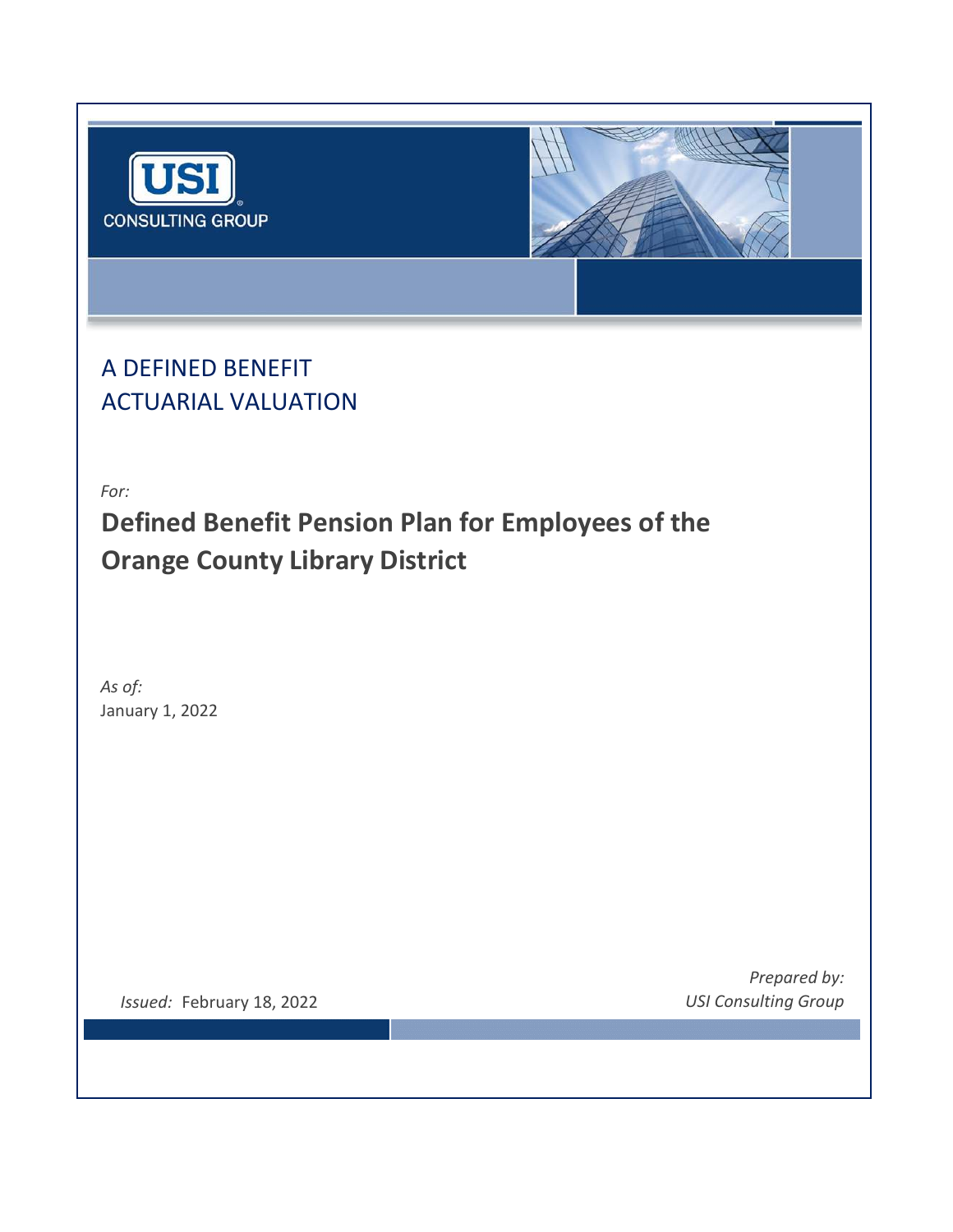

USI Consulting Group 95 Glastonbury Boulevard Suites 102, 406 Glastonbury, CT 06033 www.usi.com Tel: 860.633.5283

February 18, 2022

## **CONFIDENTIAL**

Mr. Kristopher Shoemaker Orange County Library District 101 East Central Blvd. Orlando, FL 32801

## **Re: Defined Benefit Pension Plan for Employees of the Orange County Library District**

Dear Kris,

We are pleased to present our actuarial valuation report for the plan year beginning January 1, 2022. A summary of the principal results of the report is provided for your convenience on page one. Other information designed to assist you and your accountant in preparing your reports is also included.

The actuarially determined contribution for the 2022 plan year is \$330,413, and was developed as follows:

| Normal Cost (end of year) plus        | \$330,413                |
|---------------------------------------|--------------------------|
| Amortization Payment (end of year)    | $\overline{\phantom{0}}$ |
| <b>Total Contribution Requirement</b> | \$330,413                |

We would be happy to answer any questions you may have regarding this report. We will forward a copy of the valuation report to the State of Florida for review upon your approval.

Sincerely,

USI CONSULTING GROUP

Frederica S. Daniels, FCA, EA, MAAA Vice President and Managing Actuary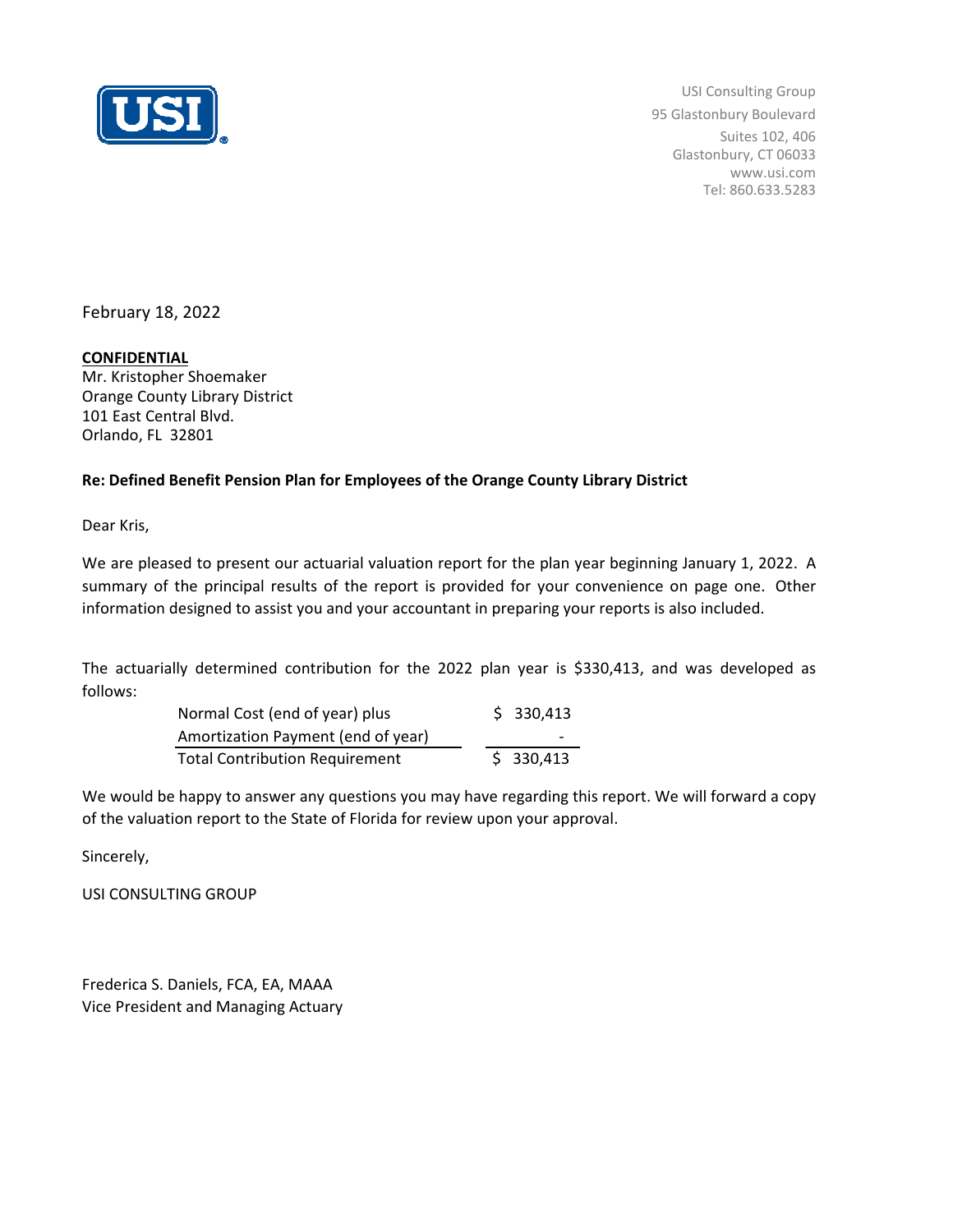## **TABLE OF CONTENTS**

# **Section I**

### **Valuation Summaries**

| PRINCIPAL RESULTS OF THE VALUATION                        | $\mathbf{1}$ |
|-----------------------------------------------------------|--------------|
| <b>EXECUTIVE SUMMARY</b>                                  | 2            |
| <b>FLORIDA STATE REQUIREMENTS</b>                         | 6            |
| FINANCIAL STATEMENT AS OF 1/1/2022                        | 8            |
| VALUATION RESULTS AS OF 1/1/2022                          | 10           |
| DETERMINATION OF GAIN/LOSS AS OF 1/1/2022                 | 11           |
| CONTRIBUTION REQUIREMENTS FOR PLAN YEAR ENDING 12/31/2022 | 12           |
| <b>Section II</b>                                         |              |
| <b>Disclosure of Risk</b>                                 |              |
| ASSESSMENT AND DISCLOSURE OF RISK                         | 13           |
| <b>Section III</b>                                        |              |
| <b>Supporting Information</b>                             |              |
| PARTICIPANT DATA AND RECONCILIATION OF PARTICIPANT STATUS | 17           |
| SUMMARY OF PLAN PROVISIONS                                | 18           |
| SUMMARY OF ACTUARIAL METHODS AND ASSUMPTIONS              | 19           |
| SUMMARY OF PRINCIPAL VALUATION RESULTS                    | 23           |
|                                                           |              |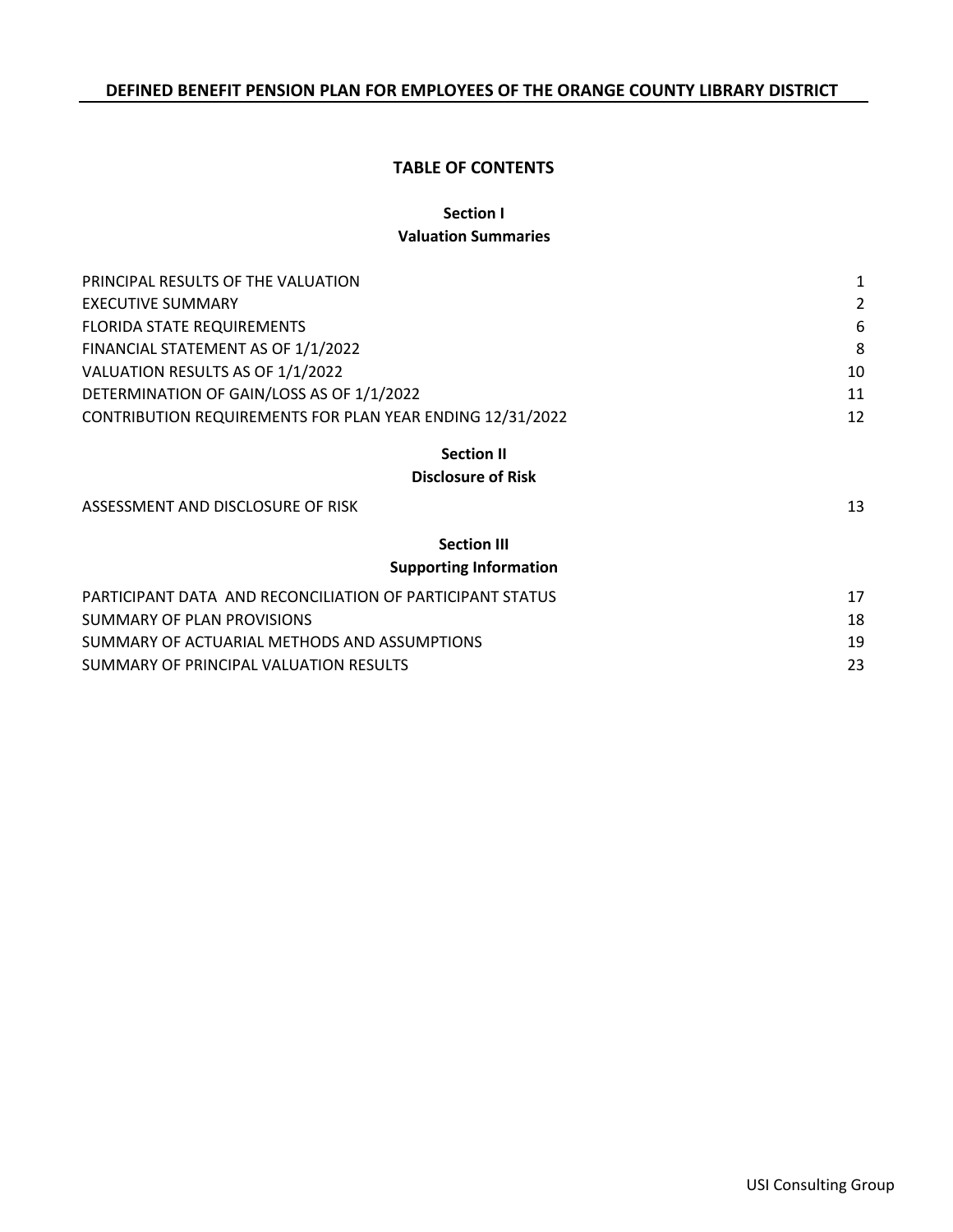## **VALUATION AS OF JANUARY 1, 2022**

## **PRINCIPAL RESULTS OF THE VALUATION**

Below is a summary of the principal results of this year's valuation compared with the previous valuation. Amounts for each valuation period reflect the actuarial cost method, assumptions and plan benefits in effect at that time.

|                                                    |    | 2021       |    | 2022       |  |
|----------------------------------------------------|----|------------|----|------------|--|
| (A) Actuarially Determined Contribution            |    |            |    |            |  |
| (1) As of January 1                                | \$ | 400,701    | \$ | 309,520    |  |
| (2) As of December 31                              | \$ | 427,748    | \$ | 330,413    |  |
| (3) Covered Payroll                                | \$ | 4,125,334  | \$ | 3,498,061  |  |
| (4) Normal Cost                                    | \$ | 400,701    | \$ | 309,520    |  |
| (5) Normal Cost as a Percentage of Covered Payroll |    | 9.71%      |    | 8.85%      |  |
| (B) Supporting Information                         |    |            |    |            |  |
| (1) Market Value of Assets                         | \$ | 58,269,718 | \$ | 63,122,000 |  |
| (2) Actuarial Value of Assets                      | \$ | 58,269,718 | \$ | 63,122,000 |  |
| (3) Present Value of Accumulated Benefits          | \$ | 40,287,413 | \$ | 41,432,389 |  |
| (4) Funding Ratio - Market Value $(1) \div (3)$    |    | 144.64%    |    | 152.35%    |  |
| (5) Funding Ratio - Actuarial Value (2) $\div$ (3) |    | 144.64%    |    | 152.35%    |  |
| (6) Funding Ratio Discount Rate                    |    | 6.75%      |    | 6.75%      |  |
| (7) Number of Lives Included in the Valuation      |    | 276        |    | 269        |  |
| (8) EAN Accrued Liability                          | \$ | 45,274,368 | \$ | 46,146,686 |  |
| (9) Present Value of all Future Benefits           | \$ | 48,572,451 | \$ | 49,050,862 |  |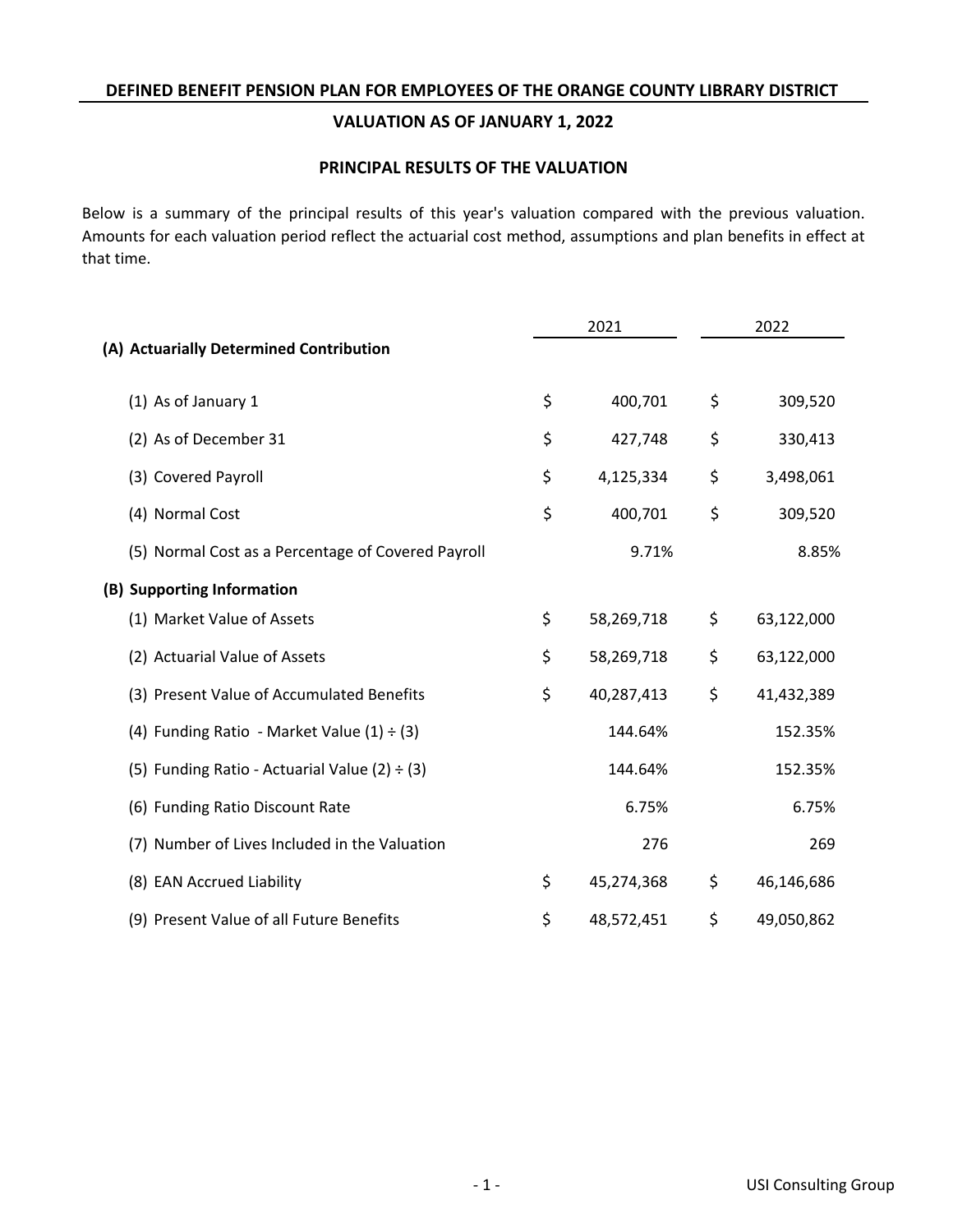## **VALUATION AS OF JANUARY 1, 2022**

### **EXECUTIVE SUMMARY**

### **Purpose and Scope**

The principal purposes of this actuarial valuation report are:

- 1. To present our calculations of the Actuarially Determined Contribution for the Plan Year beginning January 1, 2022,
- 2. To review Plan experience during the year ended December 31, 2021 and the funded status of the Plan as of January 1, 2022,
- 3. To provide an assessment and disclosure of risk with respect to pension obligations and contributions,
- 4. To provide information required by the reporting and disclosure requirements of the State of Florida and the Internal Revenue Code.

The valuation is based upon employee data and financial information provided by Orange County Library District. This data was not audited or otherwise verified by us other than for tests of reasonable consistency with prior year data.

The actuarial liabilities shown in this report are determined using software purchased from an outside vendor which was developed for this purpose. Certain information is entered into this model in order to generate the liabilities specific to your pension plan. These inputs include economic and non-economic assumptions, plan provisions and census information. We rely on the coding within the software to value the liabilities using the actuarial methods and assumptions selected. Both the input to and the output from the model is checked for accuracy and reviewed for reasonableness.

### **Risk Assessment**

This report includes information related to Actuarial Standards of Practice Number 51 (ASOP 51), Assessment and Disclosure of Risk Associated with Measuring Pension Obligations and Determining Pension Contributions.

Traditionally, the focus of valuation reports has centered around the current funded status of the Plan, experience during the prior year, and contribution requirements for the current year. This is now supplemented with additional information regarding risks that plan sponsors face as well as more historical information and measurements. The report does not provide: risk assessments related to potential legislative and regulatory changes, investment advice, or assessments of the ability or willingness of plan sponsors to make contributions to the Plan.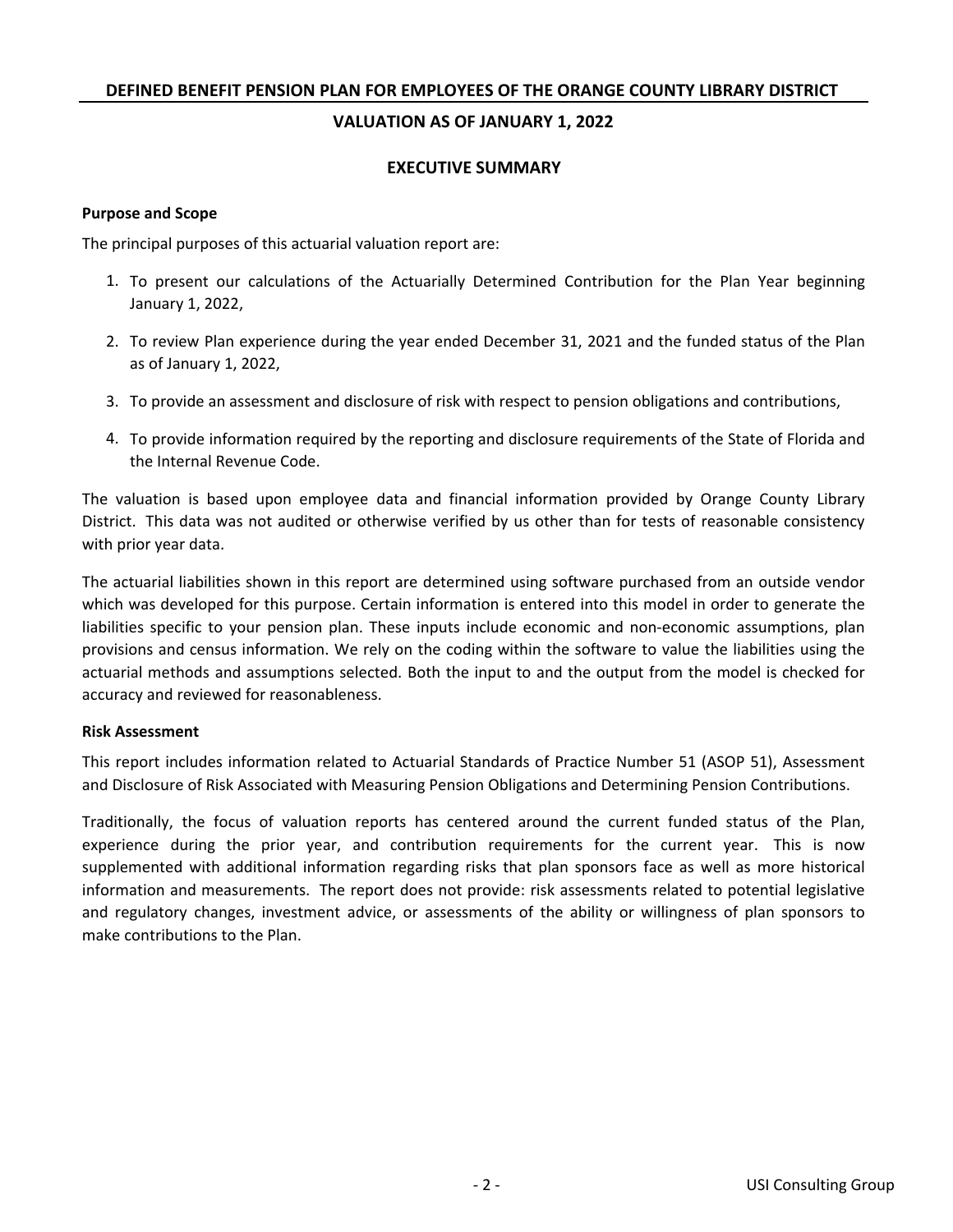## **VALUATION AS OF JANUARY 1, 2022**

## **EXECUTIVE SUMMARY (Continued)**

### **Actuarial Methods, Assumptions and Provisions**

This valuation report is based on the cost method, assumptions, and Plan provisions outlined at the end of this report, starting on page 18. The Actuarially Determined Contribution is calculated in accordance with the plan's funding policy.

All other methods and assumptions remain the same as the 2021 Valuation Report.

In our opinion, all costs, liabilities, rates of interest and other factors under the Plan have been determined on the basis of actuarial assumptions and methods, which are each reasonable, taking into account the experience of the Plan in addition to future expectations and which, when combined, represent our best estimate of anticipated experience under the Plan.

### **Plan Experience**

During the plan year ended December 31, 2021, the number of active participants decreased from 63 to 56. As of the valuation date, there are 59 deferred vested employees, 12 remaining employees who transferred to the Money Purchase Plan on January 1, 2007, and 142 retirees and beneficiaries.

During 2021, the market value of Plan assets increased from \$58,269,718 to \$63,122,000, with a net investment return of 11.69%. The investment performance is greater than the 6.75% assumption, creating a market value gain. On a net return basis, the gain is approximately \$2,849,000.

The Plan also experienced a liability gain of approximately \$2,000 due to mortality, retirement experience and other data changes.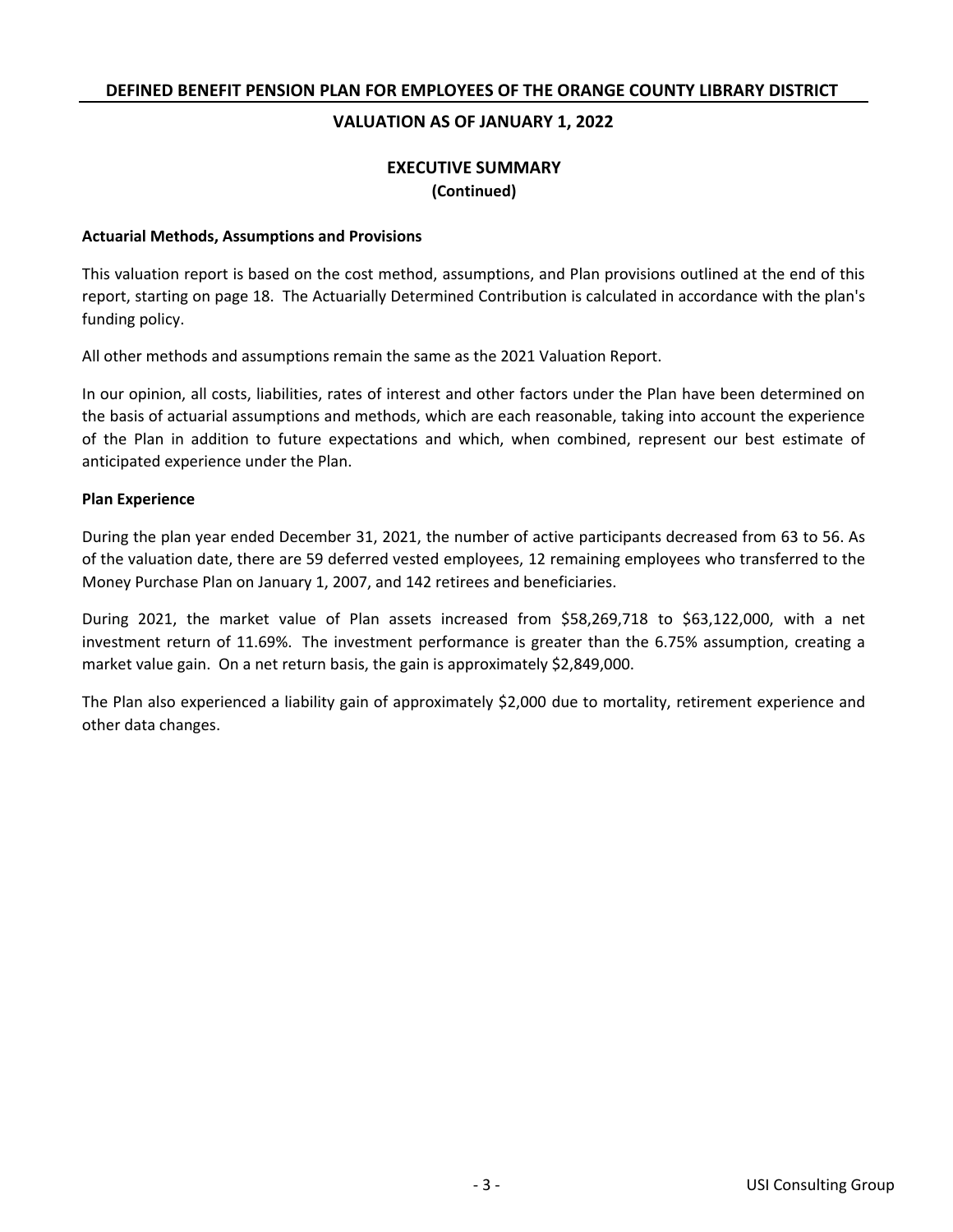### **VALUATION AS OF JANUARY 1, 2022**

## **EXECUTIVE SUMMARY (Continued)**

### **Contribution Requirements**

The actuarially determined contribution is \$330,413, calculated as payable on December 31, 2022. Please see page 12 for more details.

### **Funding Policy**

Actuarially determined contributions to the Plan are determined each year as part of the Actuarial Valuation process. These contributions are determined according to the following funding policy:

| Actuarial Cost Method:      | Entry Age Normal                                                                                                       |
|-----------------------------|------------------------------------------------------------------------------------------------------------------------|
| Asset Valuation Method:     | The actuarial value of assets is equal to market value.                                                                |
| <b>Amortization Method:</b> | The amortization period for experience gains and losses shall be 10 years<br>from the date of the actuarial valuation. |

## **Funding Status**

The Plan's funding ratio, on an actuarial value of assets basis, as shown on Page 1, increased from 144.64% in 2021 to 152.35% in 2022.

The funding ratio is appropriate for assessing the need for or the amount of future contributions, based on the assumptions stated in this report.

Future measurements may differ significantly from the information contained within this report. These measurements will be based on the market value of assets, which varies based on the underlying portfolio experience, as well as Plan Sponsor contributions, benefit payments and expenses paid from Plan assets. Liability calculations will be produced in accordance with current census data, as well as the interest rates and mortality tables in effect at that time. There has been no analysis of potential future impacts associated with this report.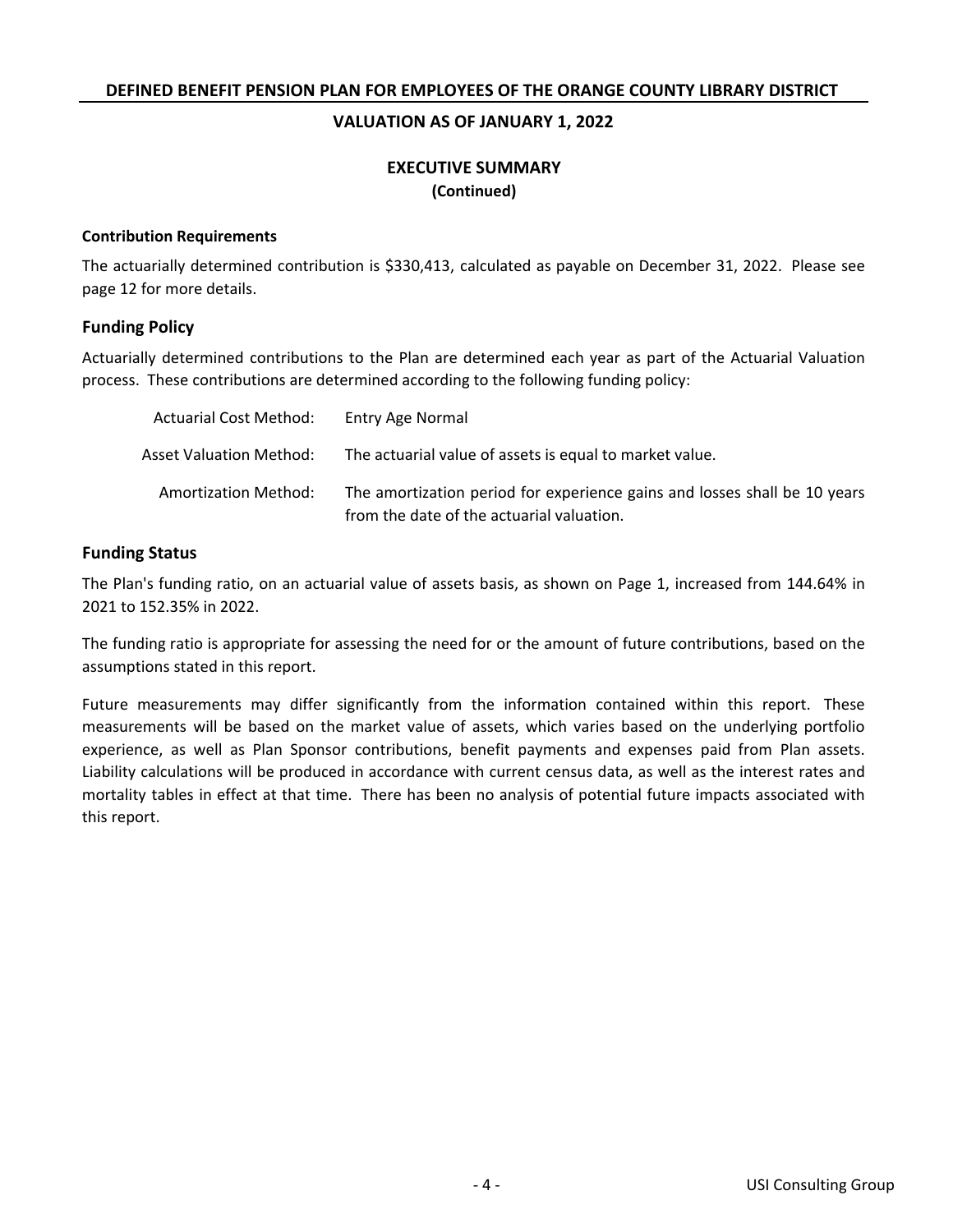## **VALUATION AS OF JANUARY 1, 2022**

# **(Continued) EXECUTIVE SUMMARY**

This report has been prepared in accordance with generally accepted actuarial standards and procedures and conforms to the Guidelines for Professional Conduct of the American Academy of Actuaries. It is based upon the employee and financial data submitted to USI Consulting Group by the Plan Sponsor and the retirement Plan provisions as outlined herein.

I, Frederica S. Daniels, FCA, EA, am a member of the American Academy of Actuaries and meet the Qualification Standards of the American Academy of Actuaries to render the actuarial opinion contained herein.

USI CONSULTING GROUP

Frederica S. Daniels, FCA, EA, MAAA Diane Padernacht

Vice President and Managing Actuary **All and Actuary Associate Vice President and Actuarial Account** Manager

Actuarial Team Leader Anthony Citerella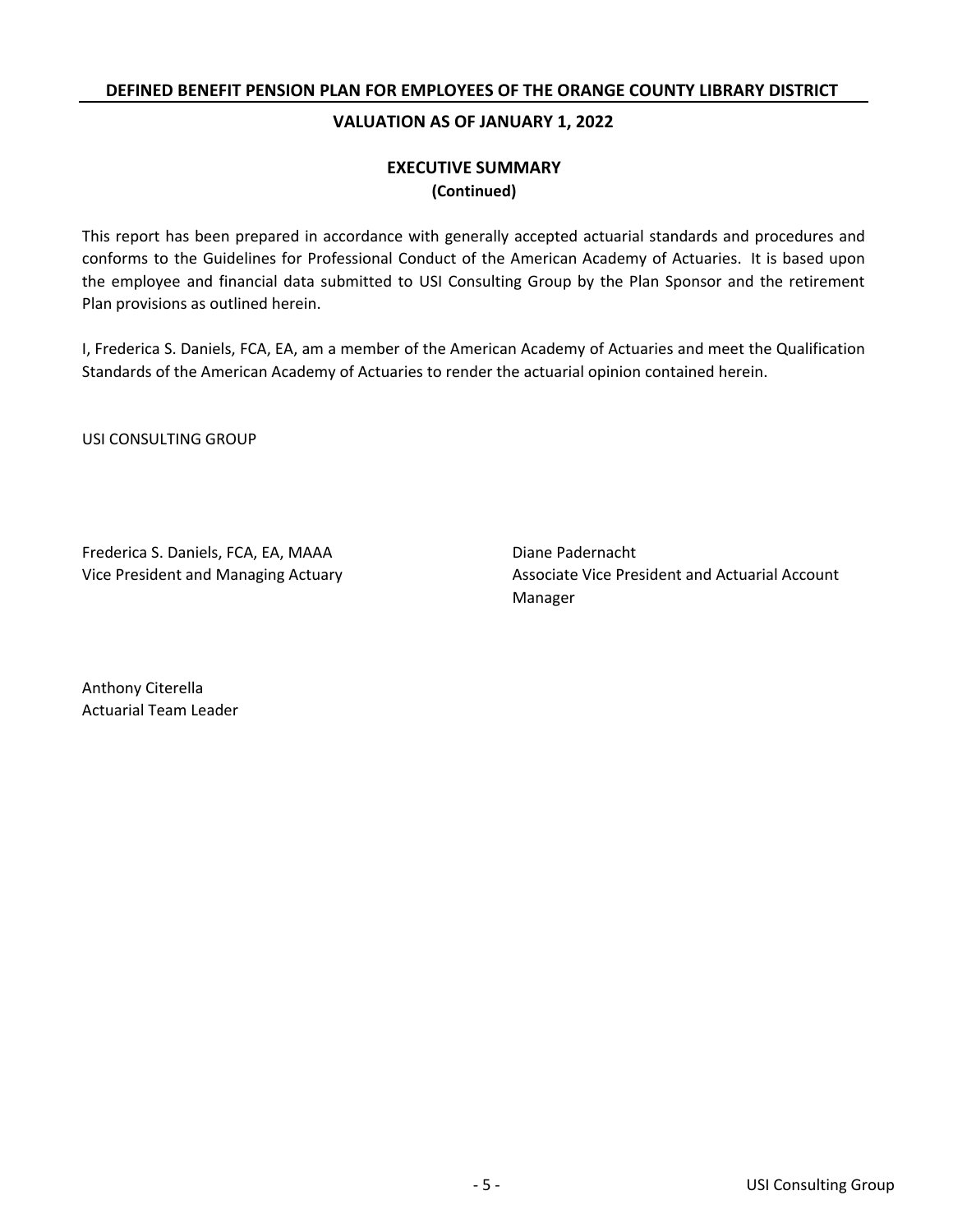## **VALUATION AS OF JANUARY 1, 2022**

### **FLORIDA STATE REQUIREMENTS**

Florida requires that the funding of pension plans take into account:

- 1. Subsidized early retirement benefits.
- 2. Benefits continuing to accrue subsequent to expected retirement.
- 3. A current mortality table assumption with life expectancies and mortality improvement scales used in either of the two most recently published valuation reports for the FRS pension plan. However, the collar and risk class factors must be representative of the current plan's population.

Early retirement generally produced an actuarial gain for this plan based on the use of a uniform age 65 retirement assumption for everyone. With retirement rates now updated to a graded scale based on age, early retirements can create a loss for the plan. Benefits are reduced 5% per year for each year that early retirement precedes normal retirement.

The Late Retirement Benefit is the accrued benefit at the Late Retirement Date. The benefit forgone for the year that retirement is delayed is more valuable than the additional accrual.

Overtime pay in excess of 300 hours per plan year cannot be included in the definition of yearly compensation used for determining average compensation under the plan's benefit formula. Compensation must also exclude payments for accrued unused sick or annual leave. This rule is effective for non-collectively bargained service earned on/after 7/1/2011 or for service earned under collectively bargained agreements entered into on/after 7/1/2011.

A Summary Plan Description is to be distributed to each new member of the Plan, and to all other members, on a biennial basis.

The remainder of this report covers detailed actuarial valuation results, financial information, census information and statistics, and a summary of plan provisions.

A copy of this Report is to be furnished to the Division of Retirement within 60 days of the date the Pension Board of Trustees approves the report presented by the actuary, at the following address:

Division of Retirement Bureau of Local Retirement Systems Post Office Box 9000 Tallahassee, Florida 32315-9000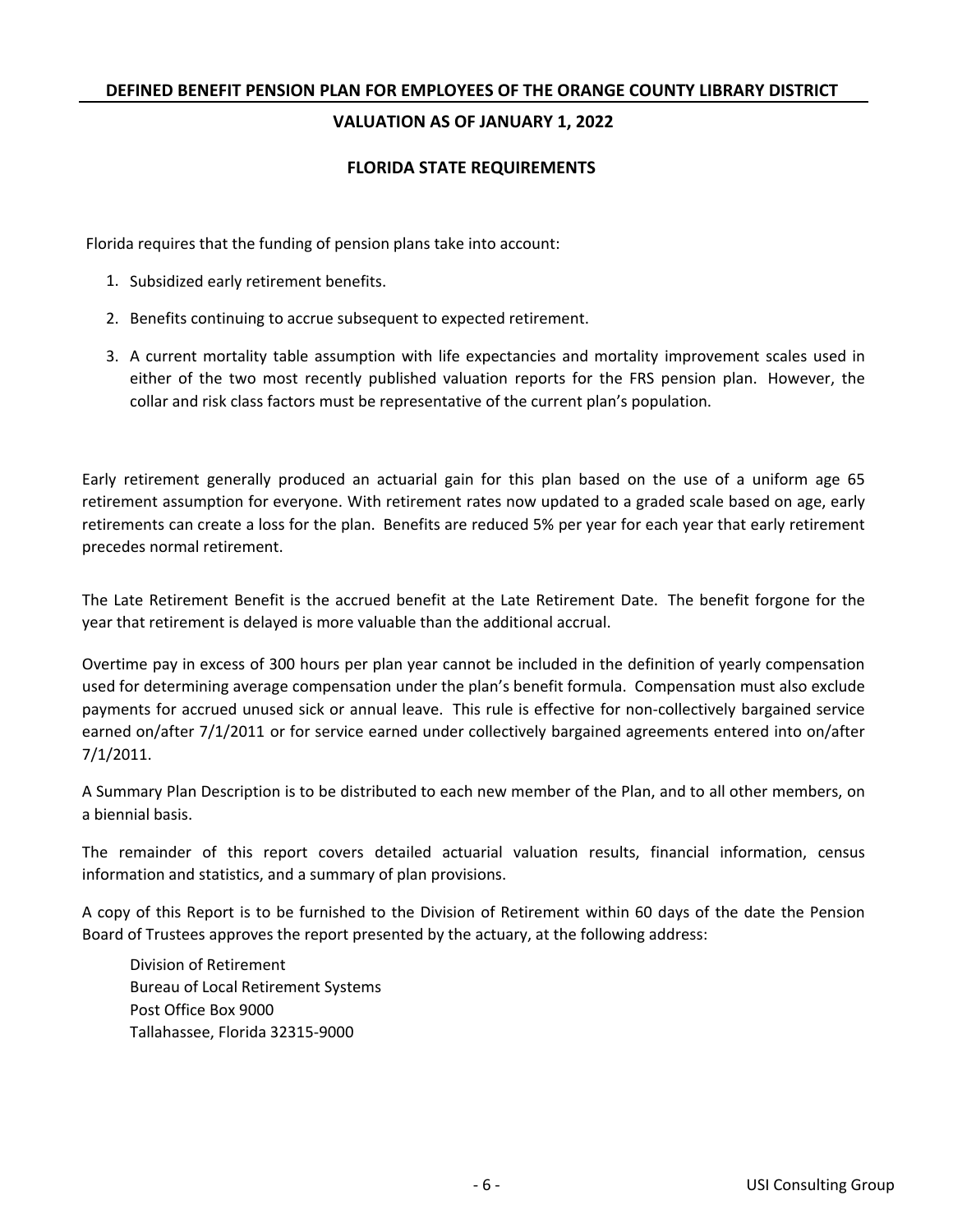### **VALUATION AS OF JANUARY 1, 2022**

# **FLORIDA STATE REQUIREMENTS (continued)**

### **STATEMENT BY ENROLLED ACTUARY**

This Actuarial Valuation and/or cost determination was prepared and completed by me or under my direct supervision, and I acknowledge responsibility for the results. To the best of my knowledge, the results are complete and accurate, and in my opinion, the techniques and assumptions used are reasonable and meet the requirements and intent of part VII, Chapter 112, Florida Statutes and Chapter 60T-1 of F.A.C. There is no benefit or expense to be provided by the Plan and/or paid from the Plan's assets for which liabilities or current costs have not been established or otherwise taken into account in the Valuation. All known events or trends which may require a material increase in Plan costs or contribution rates have been taken into account in the Valuation.

Frederica S. Daniels, FCA, EA, MAAA EA # 20-07137

Date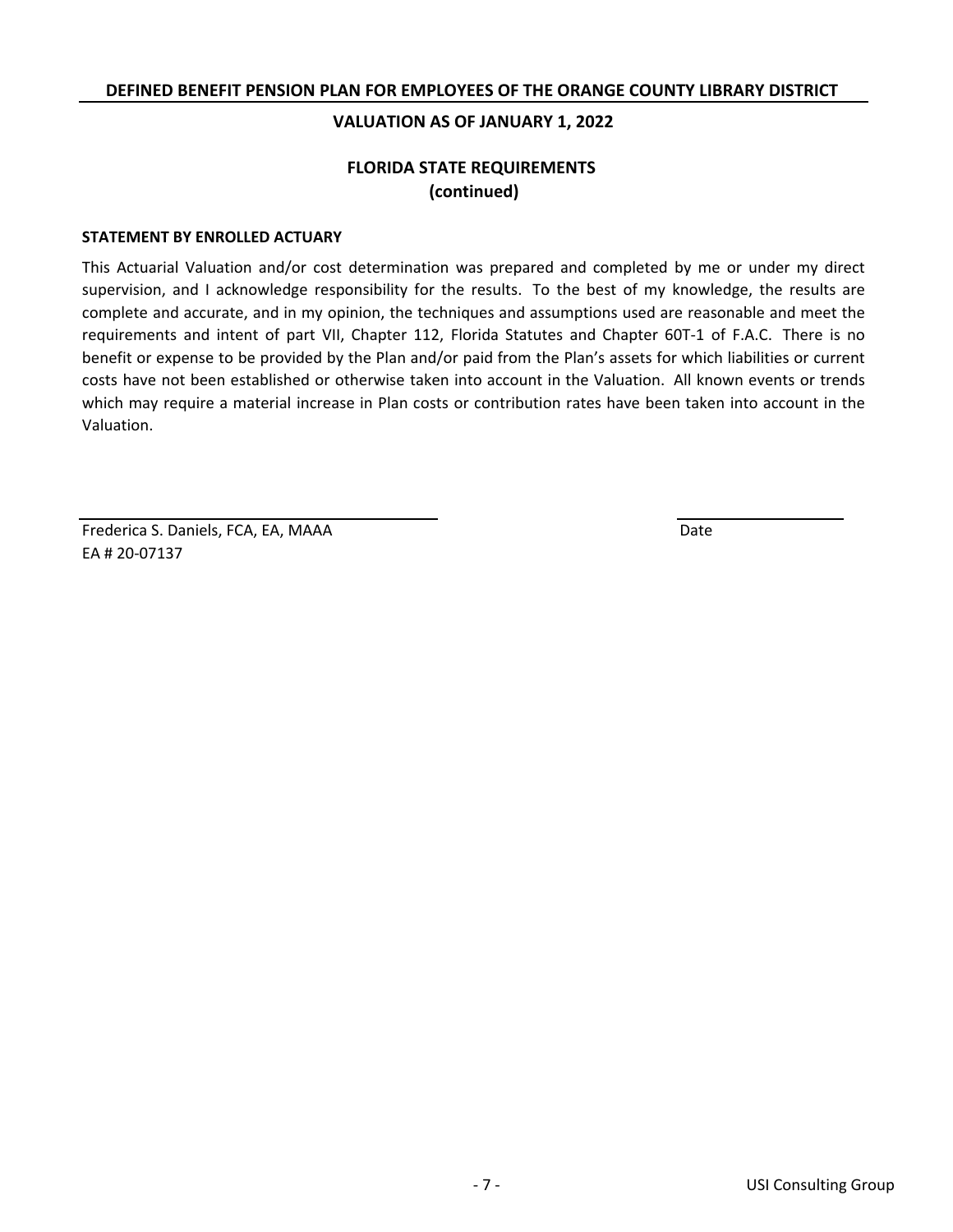# **VALUATION AS OF JANUARY 1, 2022**

# **FINANCIAL STATEMENT AS OF 1/1/2022**

| 1/1/2021<br>I. Statement of Assets and Liabilities |    |             | 1/1/2022 |                |
|----------------------------------------------------|----|-------------|----------|----------------|
| (A) Assets                                         |    |             |          |                |
| (1) Cash (and Money Market Funds)                  | \$ | 635,638     | \$       | 767,339        |
| (2) Receivables                                    |    |             |          |                |
| (a) Employer Contribution Receivable               | \$ | 0           | \$       | 0              |
| (b) Participant Contribution Receivable            |    | 0           |          | 0              |
| (c) Interest Receivable                            |    | 0           |          | 0              |
| (d) Investment Receivable                          |    | $\mathbf 0$ |          | 0              |
| (e) Other                                          |    | 0           |          | 0              |
| (g) Total Receivables                              | \$ | $\pmb{0}$   | \$       | $\mathbf 0$    |
| (3) Investments                                    |    |             |          |                |
| (a) Fixed Income                                   | \$ | 14,723,292  | \$       | 14,464,163     |
| (b) Equities                                       |    | 40,270,418  |          | 44,172,994     |
| (c) Alternative Investments (Real Estate)          |    | 2,664,512   |          | 3,740,897      |
| (d) US Treasuries                                  |    | 0           |          | 0              |
| (e) Other                                          |    | 0           |          | 0              |
| (f) Total Investments                              | \$ | 57,658,222  | \$       | 62,378,054     |
| (4) Other Assets                                   |    |             |          |                |
| (a) Insurance Contracts                            | \$ | $\pmb{0}$   | \$       | 0              |
| (b) Other                                          |    | 0           |          | 0              |
| (c) Total Other Assets                             | \$ | $\mathbf 0$ | \$       | $\overline{0}$ |
| (5) Total Assets                                   | \$ | 58,293,860  | \$       | 63,145,393     |
| (B) Liabilities                                    |    |             |          |                |
| (1) Payables                                       | \$ | 24,142      | \$       | 23,393         |
| (2) Other Liabilities                              |    | 0           |          | 0              |
| (3) Other Liabilities                              |    | 0           |          | 0              |
| (4) Total Liabilities                              | \$ | 24,142      | \$       | 23,393         |
| (C) Net Assets                                     | \$ | 58,269,718  | \$       | 63,122,000     |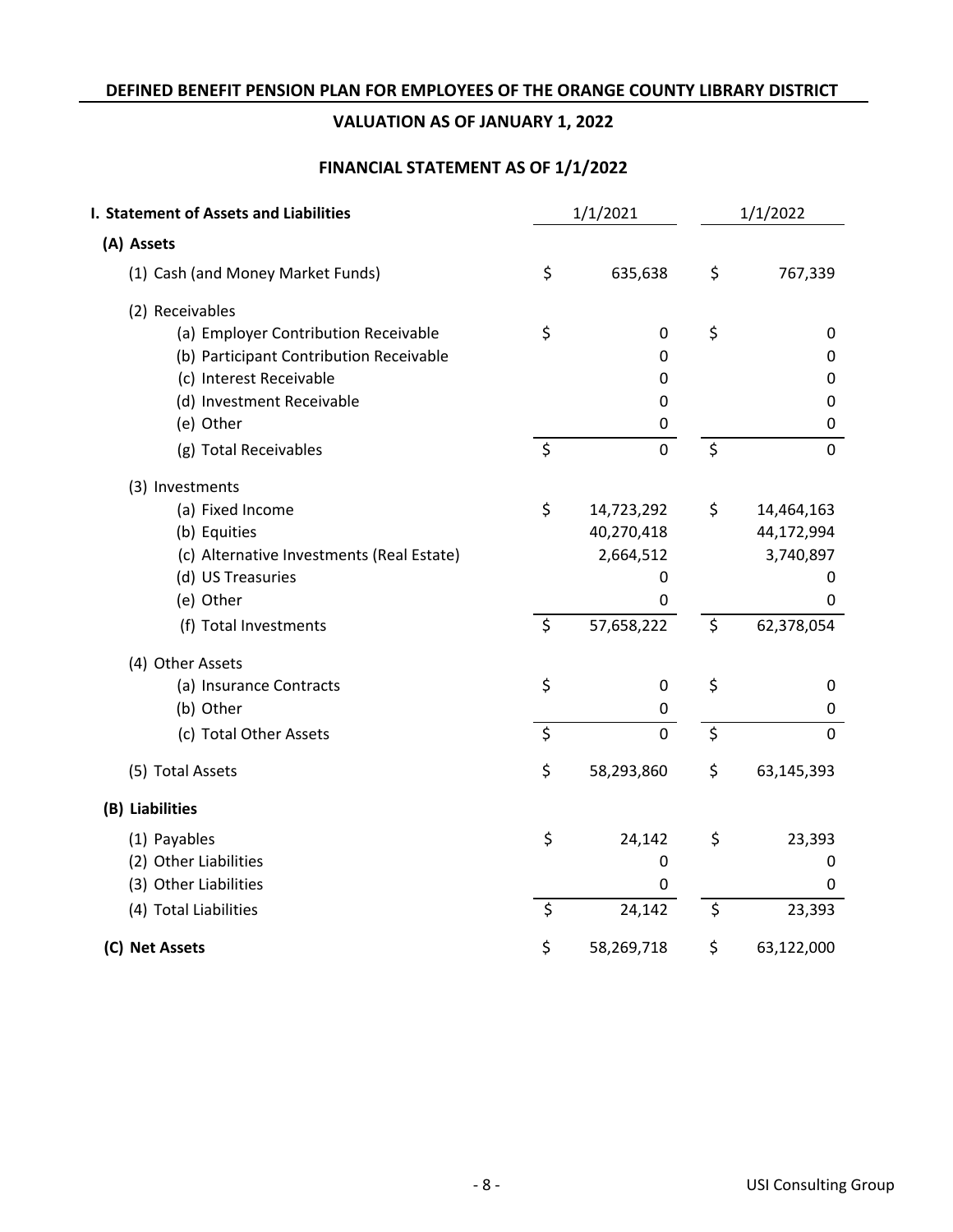# **VALUATION AS OF JANUARY 1, 2022**

# **FINANCIAL STATEMENT AS OF 1/1/2022 (Continued)**

| II. Statement of Receipts and Disbursements   |                  |
|-----------------------------------------------|------------------|
| (A) Net Assets at Beginning of Year           | \$<br>58,269,718 |
| (B) Receipts                                  |                  |
| (1) Contributions Received or Receivable      |                  |
| (a) Employers                                 | \$<br>657,668    |
| (b) Employees                                 | 0                |
| (c) Other                                     | 0                |
| (d) Total Contributions                       | \$<br>657,668    |
| (2) Income                                    |                  |
| (a) Dividends and Interest                    | \$<br>1,020,579  |
| (b) Net Realized Gain (Loss)                  | 717,796          |
| (c) Net Unrealized Gain (Loss)                | 5,057,700        |
| (d) Other                                     | 0                |
| (e) Total Income                              | \$<br>6,796,075  |
| (C) Disbursements                             |                  |
| (1) Distribution of Benefits                  |                  |
| (a) Directly to Participants or Beneficiaries | \$<br>2,506,870  |
| (b) Other to participants                     | 0                |
| (c) Other                                     | 0                |
| (d) Total Distribution of Benefits            | \$<br>2,506,870  |
| (2) Expenses                                  |                  |
| (a) Administrative and Professional Fees      | \$<br>19,525     |
| (b) Other Investment Expenses                 | 75,066           |
| (c) Total Expenses                            | \$<br>94,591     |
| (D) Net Income (loss)                         | \$<br>4,852,282  |
| (E) Net Assets at Year End                    | \$<br>63,122,000 |
| (F) Returns                                   |                  |
| (1) Net Investment Return                     | 11.69%           |
| (2) Gross Investment Return                   | 11.86%           |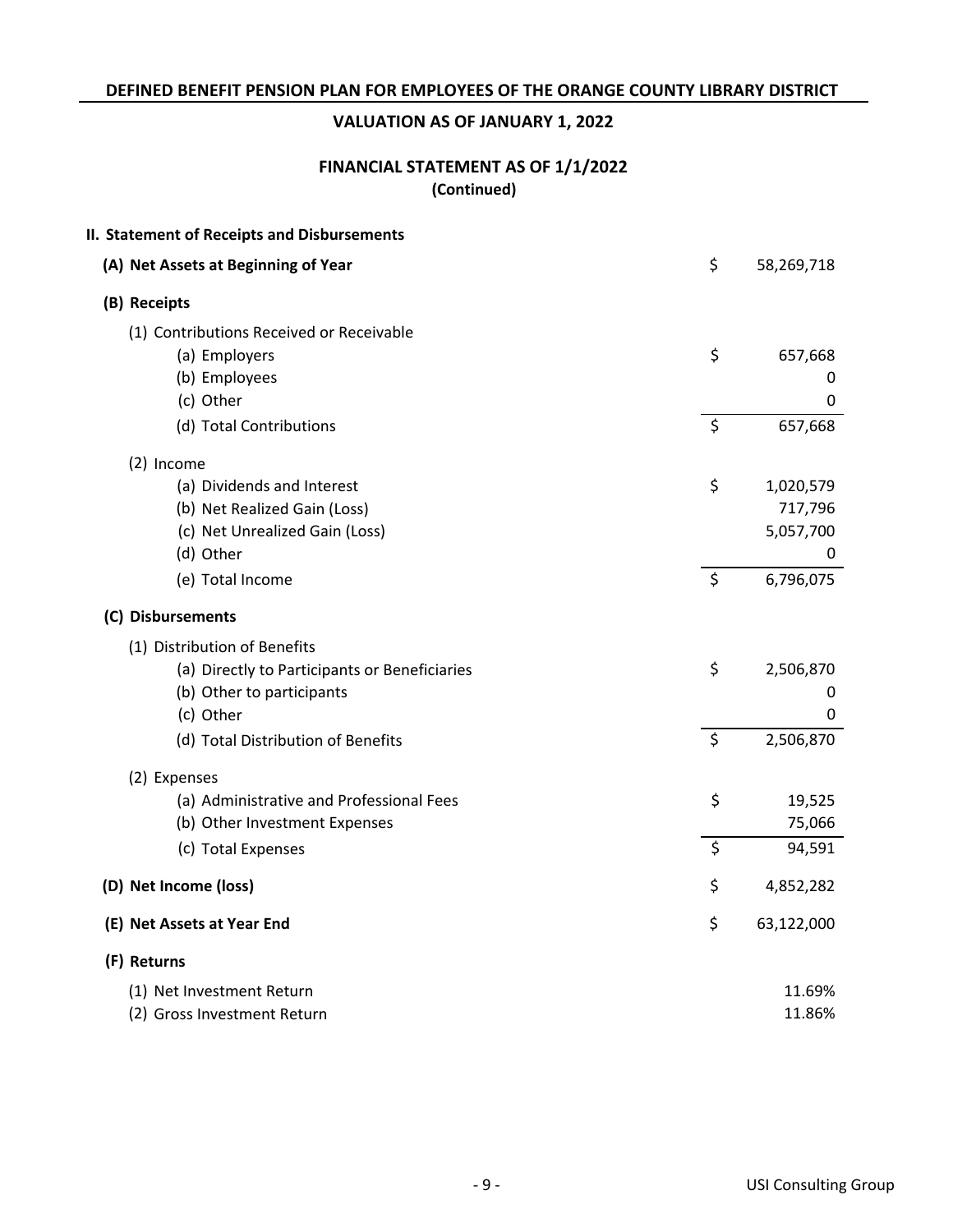## **VALUATION AS OF JANUARY 1, 2022**

### **VALUATION RESULTS AS OF 1/1/2022**

### **Present Value of Future Benefits (A)**

The value of all projected retirement, death, disability, and vested termination benefits expected to be paid to all current plan participants, discounted to the valuation date with interest, mortality, withdrawal, and disability decrements.

| Active                                                                                 | \$<br>16,559,761 |
|----------------------------------------------------------------------------------------|------------------|
| <b>Terminated Vested</b>                                                               | 2,730,837        |
| Retired                                                                                | 29,760,264       |
| Total                                                                                  | \$<br>49,050,862 |
| (B) Entry Age Accrued Liability                                                        |                  |
| The portion of the present value of future benefit attributable to prior normal costs. |                  |
| Active                                                                                 | \$<br>13,655,585 |
| <b>Terminated Vested</b>                                                               | 2,730,837        |
| Retired                                                                                | 29,760,264       |
| Total                                                                                  | \$<br>46,146,686 |
| (C) Valuation Assets                                                                   | 63,122,000       |
| (D) Unfunded Accrued Liability                                                         | (16, 975, 314)   |
|                                                                                        |                  |

Entry Age Normal Cost **(E)**

**(B)**

The amount required to fund the present value of benefits as a level percent of pay from entry age to retirement age.

| (1) Total EAN Normal Cost           | 289.520 |
|-------------------------------------|---------|
| (2) Expected Employee Contributions |         |
| (3) Expected Expenses               | 20,000  |
| (4) Total Employer Normal Cost      | 309.520 |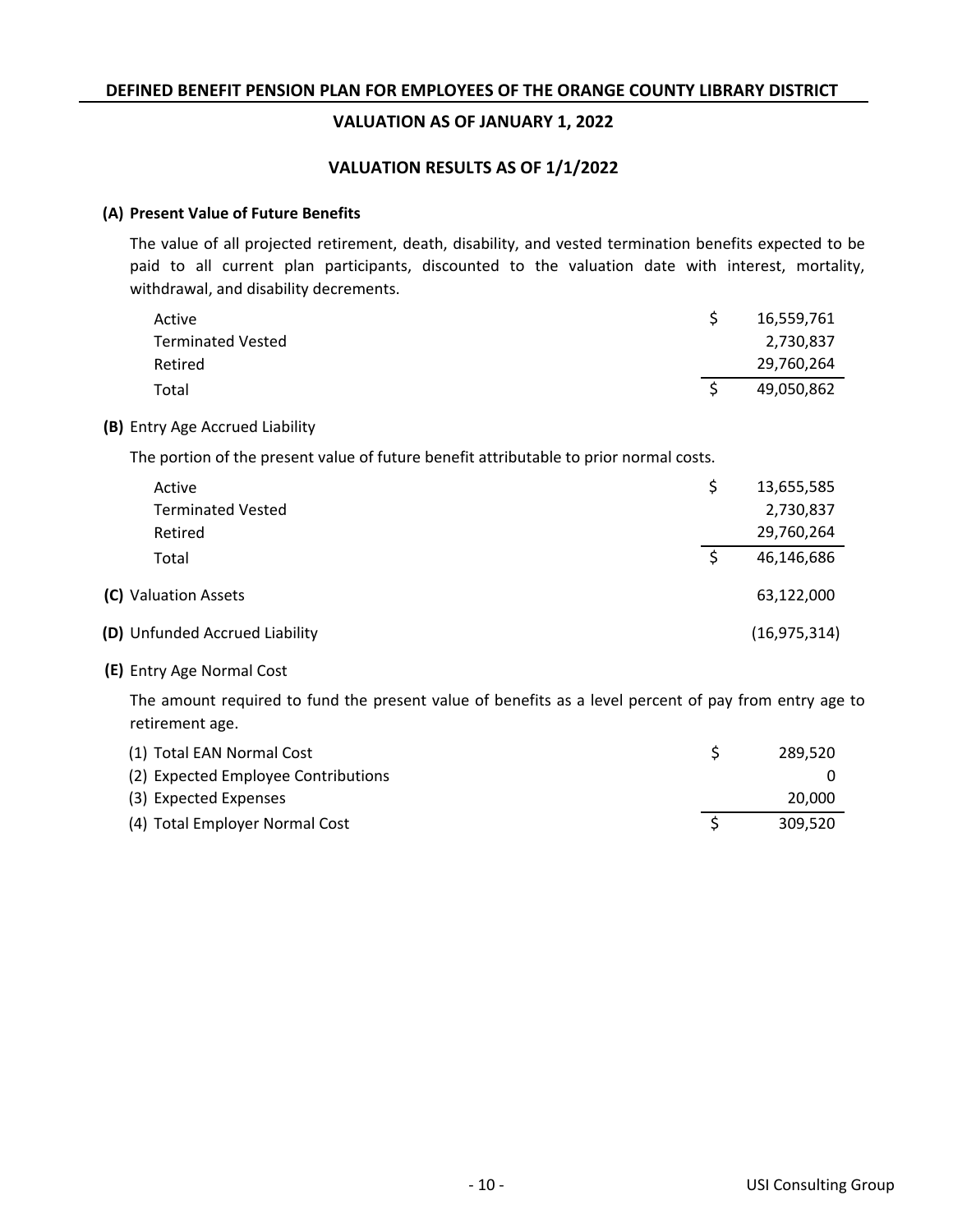## **DETERMINATION OF GAIN/(LOSS) AS OF 1/1/2022**

### **ASSET GAIN/(LOSS) AS OF 1/1/2022 (A)**

| (1) Expected valuation assets as of $1/1/2022$                                                |                        |
|-----------------------------------------------------------------------------------------------|------------------------|
| (a) Valuation assets as of 1/1/2021                                                           | \$<br>58,269,718       |
| (b) Expected return on assets at 6.75%                                                        | 3,933,206              |
| (c) Expense Load                                                                              | 18,000                 |
| (d) Contributions, including receivable                                                       | 657,668                |
| (e) Benefit Payments<br>(f) Net interest on $(c) + (d) + (e)$ , weighted for timing           | (2,506,870)<br>62,607  |
| (g) Total                                                                                     | \$<br>60,273,115       |
| (2) Actual valuation assets as of 1/1/2022                                                    | \$<br>63,122,000       |
| (3) Asset gain/(loss) as of $1/1/2022$ : (2) - (1)(g)                                         | \$<br>2,848,885        |
| (B) LIABILITY GAIN/(LOSS) AS OF 1/1/2022                                                      |                        |
|                                                                                               |                        |
| (1) Expected EAN Accrued Liability as of 1/1/2022<br>(a) EAN accrued liability as of 1/1/2021 | \$<br>45,274,368       |
| (b) Total normal cost                                                                         | 382,701                |
| (c) Expected return at 6.75%                                                                  | 3,081,852              |
| (d) Benefit Payments                                                                          | (2,506,870)            |
| (e) Net interest on (d), weighted for timing                                                  | (83, 225)              |
| (f) Total                                                                                     | \$<br>46,148,826       |
| (2) Actual EAN accrued liability as of 1/1/2022                                               | \$<br>46,146,686       |
| (3) Liability gain/(loss) as of $1/1/2022$ : $(1)(g) - (2)$                                   | \$<br>2,140            |
| (4) Liability gain/(loss) due to assumption change                                            | \$<br>0                |
| (5) Liability gain/(loss) due to plan change                                                  | \$<br>0                |
| (6) Liability experience gain/(loss): (3) - (4)- (5)                                          | \$<br>2,140            |
| (C) TOTAL GAIN/(LOSS) AS OF 1/1/2022                                                          |                        |
| (1) Expected UAL as of $1/1/2022$                                                             |                        |
| (a) UAL as of 1/1/2021                                                                        | \$<br>(12, 995, 350)   |
| (b) Employer Normal Cost                                                                      | 382,701                |
| (c) Expense Load<br>(d) Expected return at 6.75%                                              | (18,000)<br>(850, 139) |
| (e) Contributions, including receivables                                                      | (657, 668)             |
| (f) Net interest on (e), weighted for timing                                                  | (21, 834)              |
| (g) Total                                                                                     | \$<br>(14, 124, 290)   |
| (2) Actual UAL as of $1/1/2022$                                                               | \$<br>(16, 975, 314)   |
| (3) Total gain/(loss) as of $1/1/2022$ : $(1)(g) - (2)$                                       | \$<br>2,851,024        |
| (4) Total Experience gain/(loss) as of $1/1/2022$ : C(3) - B(4) - B(5)                        | \$<br>2,851,024        |
| (5) Gain/(loss) due to contribution policy                                                    | \$<br>251,724          |
| (6) Net total gain/(loss): $(4) + (5)$                                                        | \$<br>3,102,778        |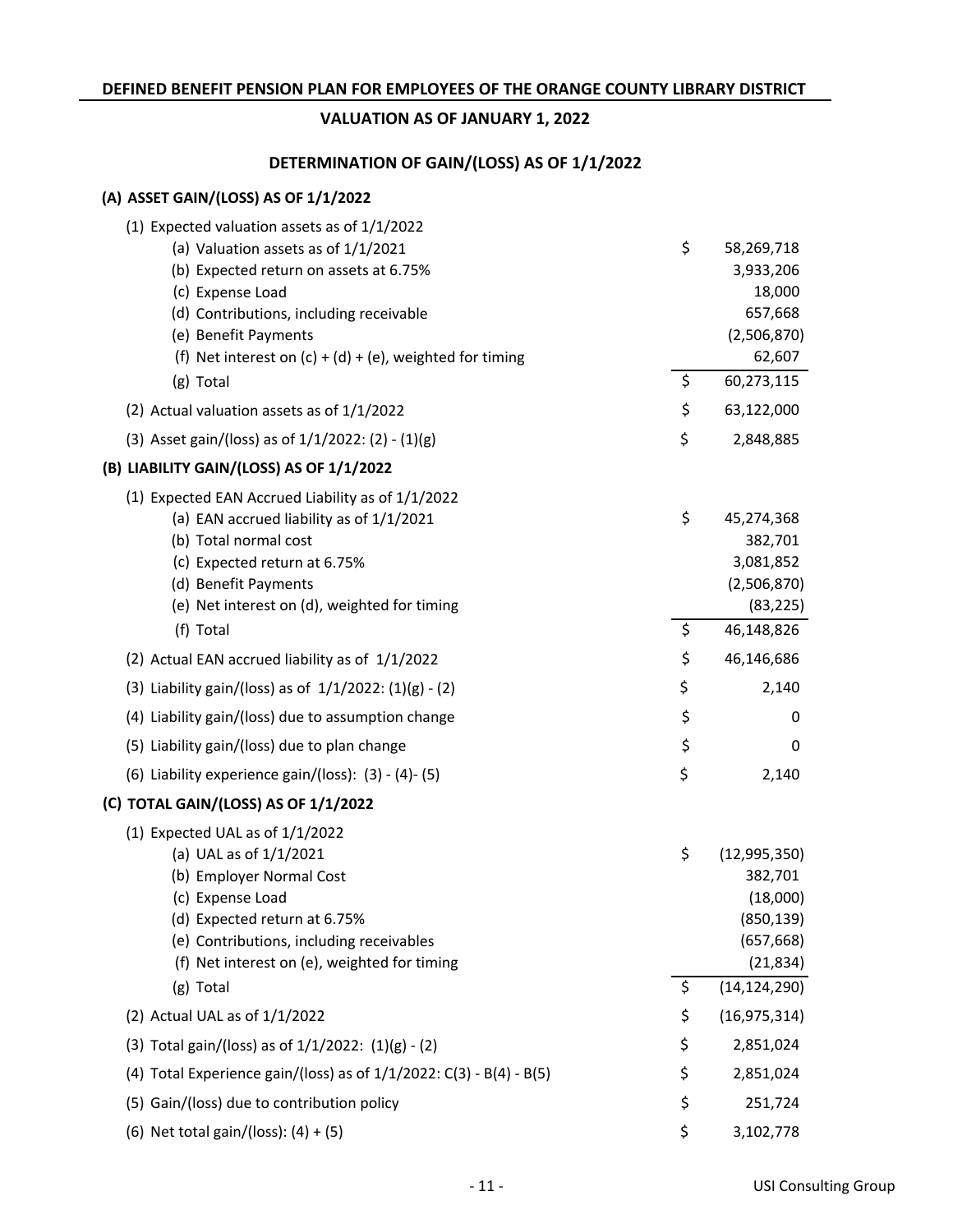# **VALUATION AS OF JANUARY 1, 2022**

## **CONTRIBUTION REQUIREMENTS FOR PLAN YEAR ENDING DECEMBER 31, 2022**

The Plan has an Unfunded Accrued Liability using the Individual Entry Age Normal cost method. The Actuarially Determined Employer Contribution (ADC) will be the Plan's Normal Cost reduced by Expected Employee Contributions plus the sum of the amortization bases calculated below.

## **I. Actuarially Determined Employer Contribution**

## **Charges (A)**

| (1) Employer Normal Cost                              |         | \$ | 309,520 |
|-------------------------------------------------------|---------|----|---------|
| (2) Outstanding Charge Base                           | \$<br>0 |    |         |
| (3) Amortization of Outstanding Charge Base           |         |    | 0       |
| (4) Total Charges as of $1/1/2022$ : $(1) + (3)$      |         | Ŝ. | 309,520 |
| (5) Total Interest on (4) to 12/31/2022               |         | \$ | 20,893  |
| (B) Summary of the Annual Contributions               |         |    |         |
| $(1)$ Total ADC as of $1/1/2022$                      |         | \$ | 309,520 |
| (2) Total ADC as of 12/31/2022                        |         | \$ | 330,413 |
| (3) Expected Employee Contributions for the Plan Year |         | \$ | 0       |
| (4) Expected Total Contributions as of 12/31/2022     |         | \$ | 330.413 |

### **II. Amortization Schedule**

None. The Plan's Unfunded Accrued Liability is \$0.

|                               | Year |                          | Outstanding              | Amortization             | Years |
|-------------------------------|------|--------------------------|--------------------------|--------------------------|-------|
| Description                   | Est. | Initial Amount           | <b>Balance</b>           | Payment                  | Rem.  |
| Unfunded Accrued<br>Liability | 2022 | $\overline{\phantom{a}}$ | $\overline{\phantom{0}}$ | $\overline{\phantom{a}}$ | 10.0  |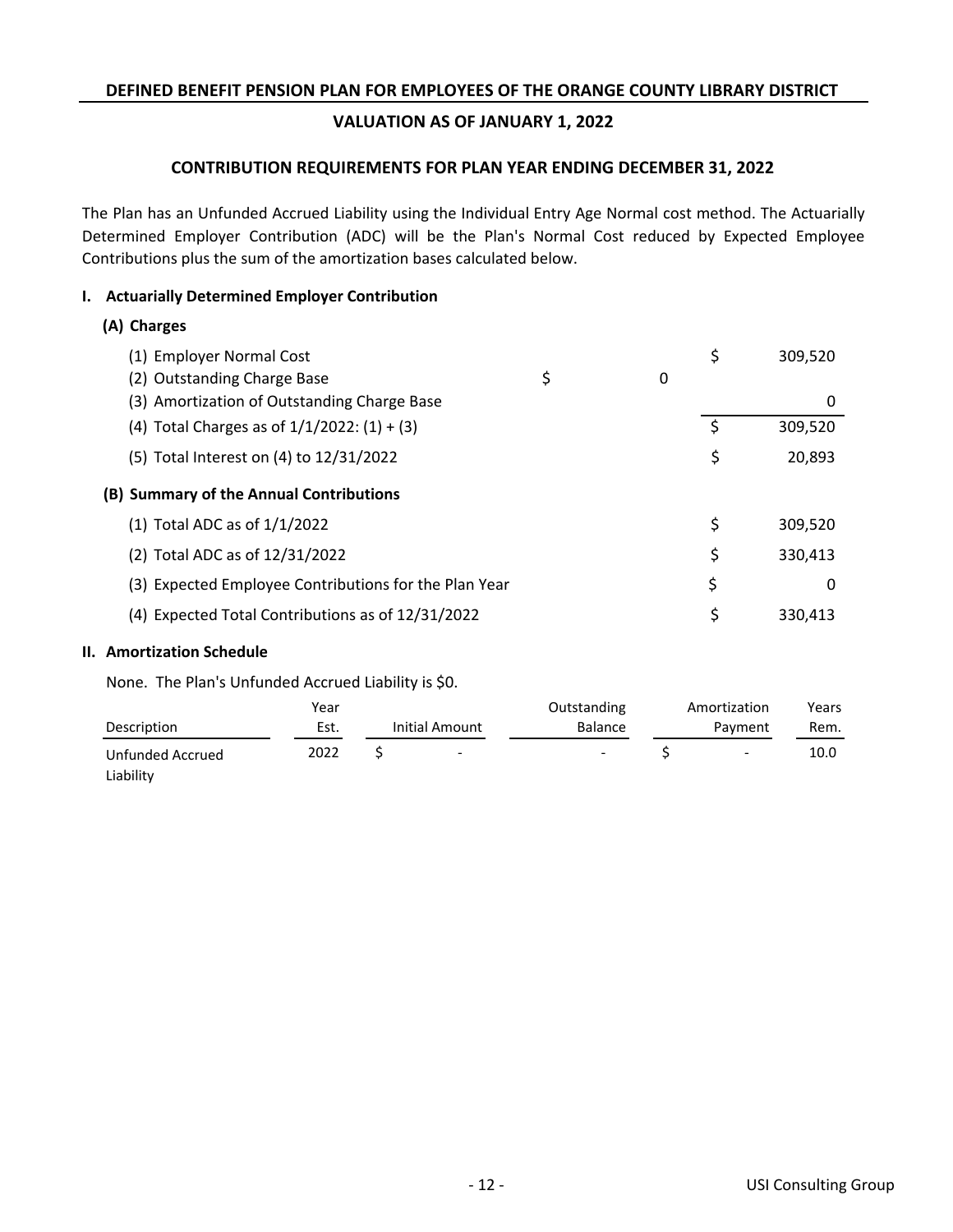## **VALUATION AS OF JANUARY 1, 2022**

### **ASOP 51 ASSESSMENT AND DISCLOSURE OF RISK**

### **Additional Information Regarding Assessment and Disclosure of Risks**

The valuation of pension liabilities requires the use of certain assumptions to estimate events that are expected to occur in the future. These events can be economic, non-economic and demographic in nature. When actual experience in the future differs from the expected experience there is a direct effect on future pension liabilities. This in turn can impact both the funded position of the pension plan as well as the actuarially determined contribution amount.

Certain variables carry more risk than others. Included below is a brief explanation of those variables that can potentially have a significant effect on the plan's future financial condition.

### **Actuarially Determined Contribution Compared to Actual Contribution**

The ADC is calculated using an actuarial funding method. The ADC can vary from year to year as actual experience differs from that expected. The funding method's intent is that if the ADC is deposited by the plan sponsor each year, then the plan would be sufficiently funded over the life of the plan so that promised benefits could be paid to all participants. A comparison of the ADC vs. contributions deposited by the plan sponsor for the most recent plan years are as follows:

| Fiscal Year           |    | ADC.      | Contribution |           |  |
|-----------------------|----|-----------|--------------|-----------|--|
| 1/1/2021 - 12/31/2021 | S. | 427.748   | S.           | 657.668   |  |
| 1/1/2020 - 12/31/2020 | S. | 457.146   |              | 710.835   |  |
| 1/1/2019 - 12/31/2019 |    | 1,128,340 |              | 1,128,340 |  |

The Sponsor currently contributes at least 100% of the ADC. However, if actual contributions deposited are consistently lower than the ADCs then, barring unexpected actuarial gains, future contributions will need to be greater. However, if actual contributions exceed the ADC, then the plan's funded status will improve.

#### **Risk Assessments**

### **Investment Volatility Risk**

There is an expectation that the assets of the pension plan will return an average long-term rate each year. If the actual annual net return on plan assets is consistently below the expected return, then both the funded ratio and ADC would be negatively impacted – the funded ratio would be lower than expected and the ADC would be higher. For example, an asset "loss" (where loss is the value relative to expected growth) of 10% (about \$6,312,000 based on current values) in a given year would hypothetically cause the amortization portion of the ADC to increase on average by about \$888,000 for each of the next 10 years. Also, the funded ratio would decrease by about 15.3 percentage points. An asset "gain" of 10% would result in a decrease in the amortization of \$888,000 for 10 years and the funded ratio would increase by 15.3%.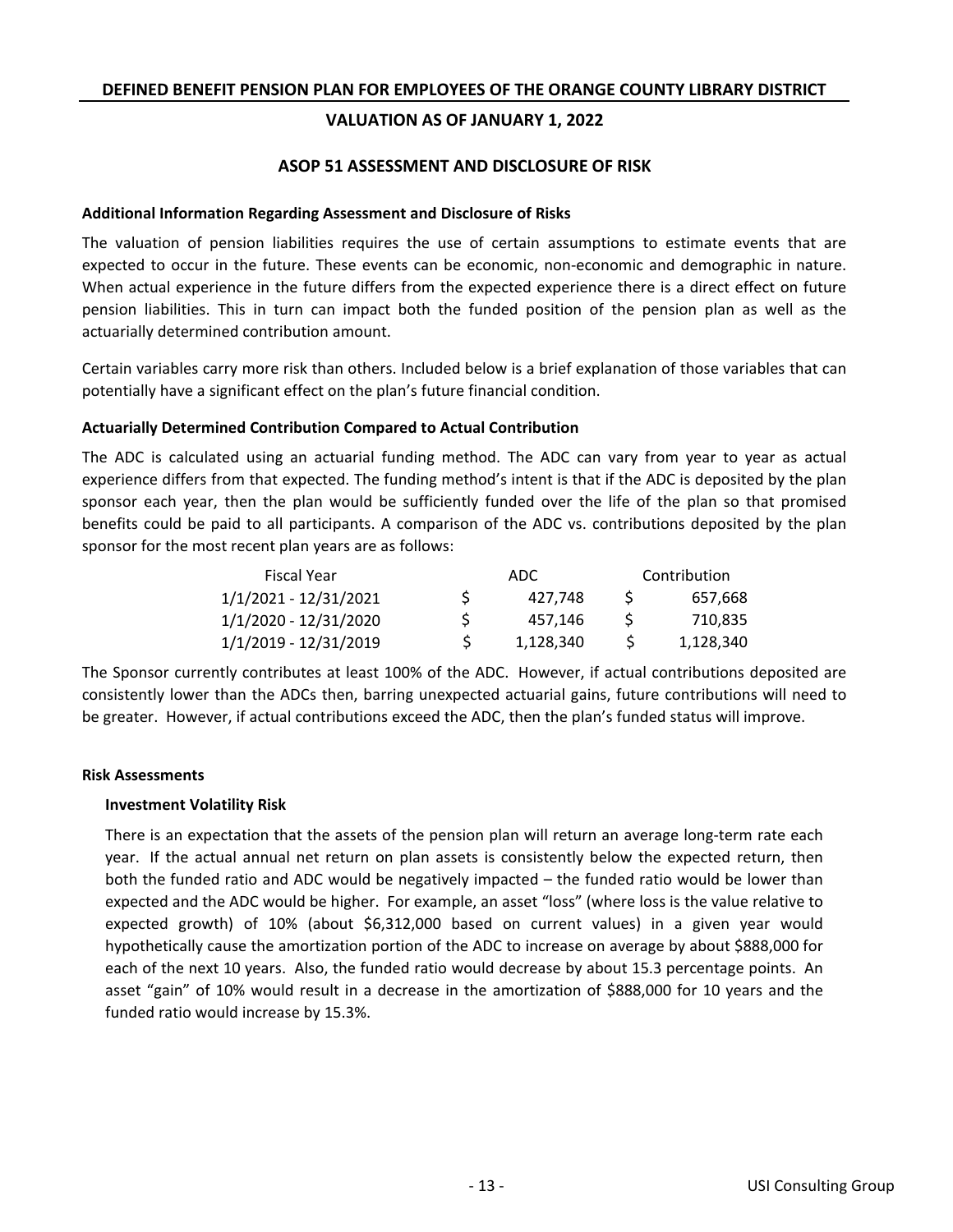### **ASOP 51 ASSESSMENT AND DISCLOSURE OF RISK (Continued)**

#### **Investment Return Risk**

The interest rate (which is equal to the Plan's expected return on assets rate) is used to discount the projected benefit payments from the Plan to calculate the present value of the liabilities (Accrued Liability). Decreases in the interest rate (as noted above) will lead to increases in the Accrued Liability and the Normal Cost, which may increase contribution requirements. As an example, a decrease of 25 basis points would lead to an increase in Accrued Liability of about 2.9% and in Employer Normal Cost of about 7.6%, yielding an increase in the ADC of about \$209,000, presuming the plan is not fully-funded.

#### **Longevity Risk**

To the extent participants live longer than expected relative to the mortality assumptions, liabilities (and, thus, the ADC) will increase. The Florida Retirement System ("FRS") Plan adopted new mortality table and projection assumptions a few years ago that are required to be used for other defined benefit pension plans in the State of Florida for funding valuations. The FRS Plan will likely update and adopt new tables every five years as data is collected. Future improvements in mortality could further increase the accrued liability.

#### **Demographic Risk**

Several other assumptions are made with respect to anticipated plan experience, including rates of termination, disability, and the retirement age. To the extent actual experience differs from expected, plan liabilities and normal cost can vary up or down.

#### **Salary Increases**

Salary increases impact the cost of the plan and are reflected in the liabilities and the normal cost. Increases above that which are assumed will result in experience losses in the following year, while the inverse is true – lower than expected raises can lead to a decrease in normal costs. For example, if the annual salary increase assumption of 4.50% was increased to 5.50%, the Accrued Liability would increase 1.3% and the Employer Normal Cost would increase about 19.4%, adding another \$147,000 to the ADC, presuming the plan is not fully funded. If instead, the assumption was decreased to 3.50%, the Accrued Liability would decrease by 1.5% and the Employer Normal Cost would decrease by 16.9%.

As a reminder, the liabilities included in the actuarial valuation report are based on those participants covered under the pension plan as of the valuation date. No assumption is included for employees expected to enter the pension plan in the future. To the extent you expect a significant increase or decrease in the future participant population, the pension plan liability and annual normal cost would be expected to fluctuate in a similar manner.

#### **Expense Load**

Certain expenses related to the administration of the plan are often paid out of plan assets (to the extent allowed by law). As a way to ensure plan assets are not depleted over time due to administrative costs, an expense load (usually a flat dollar amount or a small % of plan assets) may be added to the plan's normal cost, which is part of the contribution made by the plan sponsor each year. When actual administrative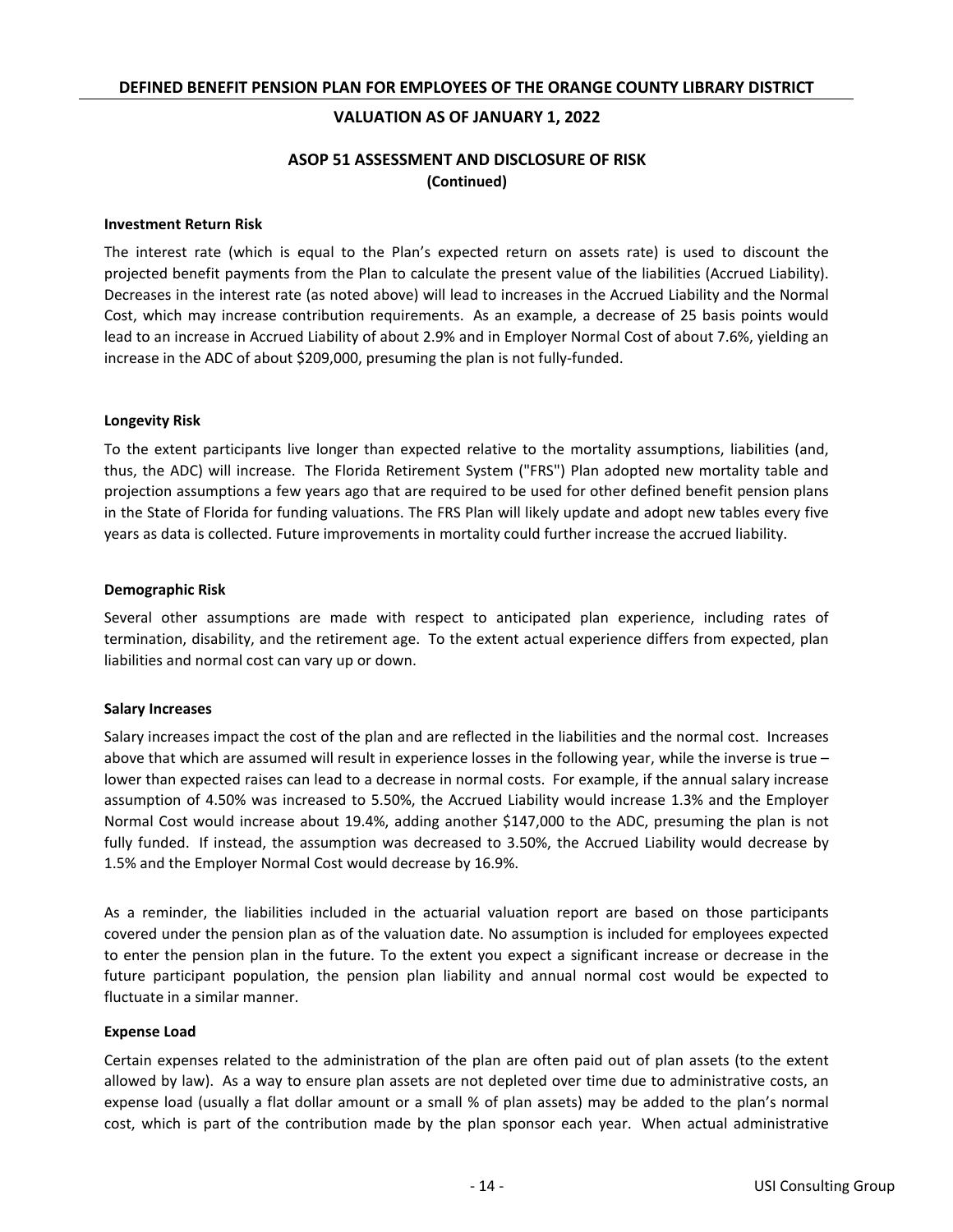## **ASOP 51 ASSESSMENT AND DISCLOSURE OF RISK (Continued)**

expenses for a given year are different from the assumed load amount, the plan will experience gains or losses that will be factored into the following year's contribution levels. The Plan's current expense load is prior year administrative expenses rounded up to the nearest thousand.

### **Plan Maturity Measures**

Certain statistics can help to gauge the financial strength of the pension plan as well as to help identify risk that the plan might be subject to as it matures over time. Certain plan maturity statistics for the current valuation year are included below for your review and analysis. Historical statistics incorporating some of the prior year results may be found in the Executive Summary section of this report.

### **Ratio of Retiree Liability to Total Plan Liability**

### **Ratio = \$29,760,000 / \$46,147,000 = 64.5%**

A pension plan with a high ratio (for example, more than 50%) is considered to be a relatively mature plan since the primary liability is associated with former employees who are now in pay status. As a result, a large amount of plan assets is disbursed to retired participants to satisfy the monthly payments due to this group. Plan sponsors should consult with the investment advisors to the pension plan to determine whether plan assets are invested accordingly to account for the benefit outflows.

### **Duration of the Actuarial Accrued Liability**

The duration for your pension plan is approximately: 11.2, representing the average percentage change in the plan's actuarial accrued liability for a 100bp change in the interest rates used to measure plan liabilities. In general, pension plans with a younger participant group tend to have a larger duration than pension plans with an older population. Plans with a larger duration have liabilities that change more than pension plans with smaller duration when interest rates change. Also, changes in plan liabilities when interest rates drop will be larger than the changes in plan liabilities when interest rates rise by similar amounts. For example, a 100-basis point decrease in interest rates will increase your plan's actuarial accrued liability by 12.2% while a 100-basis point increase in interest rates will decrease your plan's actuarial accrued liability by -10.3%.

### **Ratio of Actuarially Determined Contribution to Total Covered Payroll**

### **Ratio = \$330,000 / \$3,498,000 = 9.0%**

Many plan sponsors find it helpful to look at the cost of the pension plan (on a cash basis) as a percentage of total covered payroll. Covered payroll is generally intended to mean total compensation for those employees actively accruing plan benefits during the year plan. An increase in this ratio (ADC/payroll) could be due to various different factors which may require further analysis. For example, the increase could be a result of a decline in the active population of a plan where participation for new employees is frozen - as the active group decreases over time, compensation for the remaining population increases due to service/raises/promotions.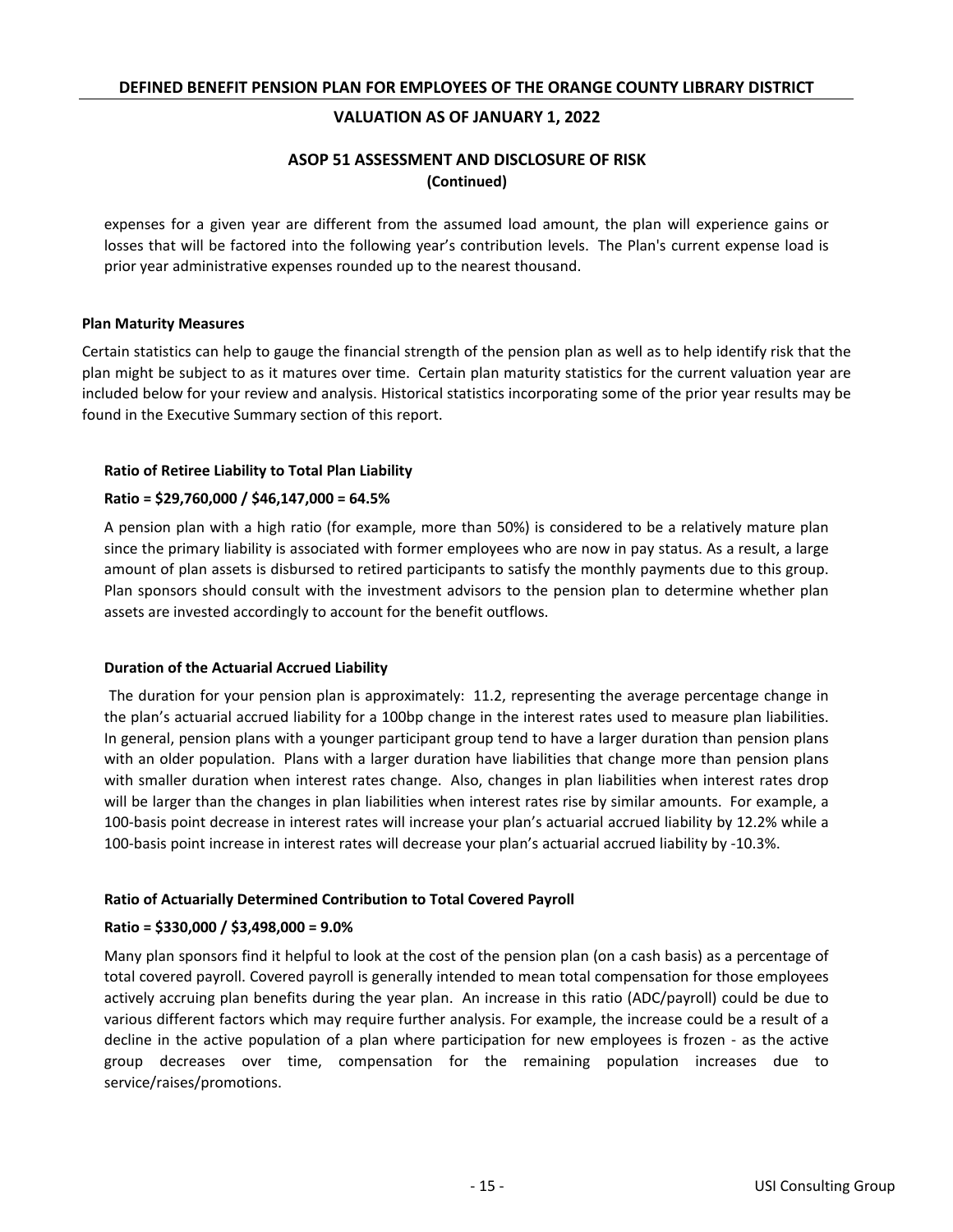### **ASOP 51 ASSESSMENT AND DISCLOSURE OF RISK (Continued)**

### **Ratio of Expected Outflows to Plan Assets**

### **Ratio = \$2,765,000 / \$63,122,000 = 4.4%**

Outflows are defined as: Benefit Payments + Investment Expenses + Administrative Expenses. This ratio measures the liquidity and time-horizon of the plan's assets. It can be used as one of the considerations of how much of the plan's assets should be allocated to short-term fixed income (or cash). Having sufficient amounts of cash on-hand within plan assets better allows for monthly benefit payments (and expenses, if applicable) to be made throughout the year without having to liquidate funds for cash flow at unexpected points in time.

#### **Ratio of Expected NET Outflows to Plan Assets**

### **Ratio = (\$2,434,000) / \$63,122,000 = -3.9%**

Net Outflows are defined as: Contributions – Outflows. This ratio represents the net cash flow of the Plan. A positive ratio means more cash is coming into plan assets than being paid out during the plan year, which is referred to as 'positive cash flow'. Thus, the opposite is true – a negative ratio means 'negative cash flow'. As a defined benefit plan matures, it (by its nature) becomes a negative net cash flow vehicle, so this ratio can be a measure of plan maturity.

#### **Funded Status**

### **Ratio = \$63,122,000 / \$46,147,000 = 136.8%**

This statistic measures how well funded the pension plan is as of January 1, 2022 and is based on the ratio of the plan's market value of assets to the actuarial accrued liability. The funded status is impacted primarily by investment returns, interest rate changes, and pension plan funding policies. Additional factors, such as plan benefit or assumption changes, plan demographics and actual experiences, can also impact the funded status from year to year. Investment returns lower than expected may result in a ratio decrease. A drop in the interest rate would result in liability increases and the opposite occurs when interest rates increase. To the extent that more or less than the actuarially determined contribution is deposited to plan assets during the year, then the plan would be better or worse funded than expected.

### **Summary of Risk Assessments and Maturity Measures**

While the risk due to some variables may easily be understood or predictable, there are many risks that are much more variable in nature, making it quite difficult to hedge against drastic changes in the plan's funded status. While past actuarial and demographic experience is not a perfect indicator of what the future will bring, it does provide a strong foundation for setting assumptions related to risk.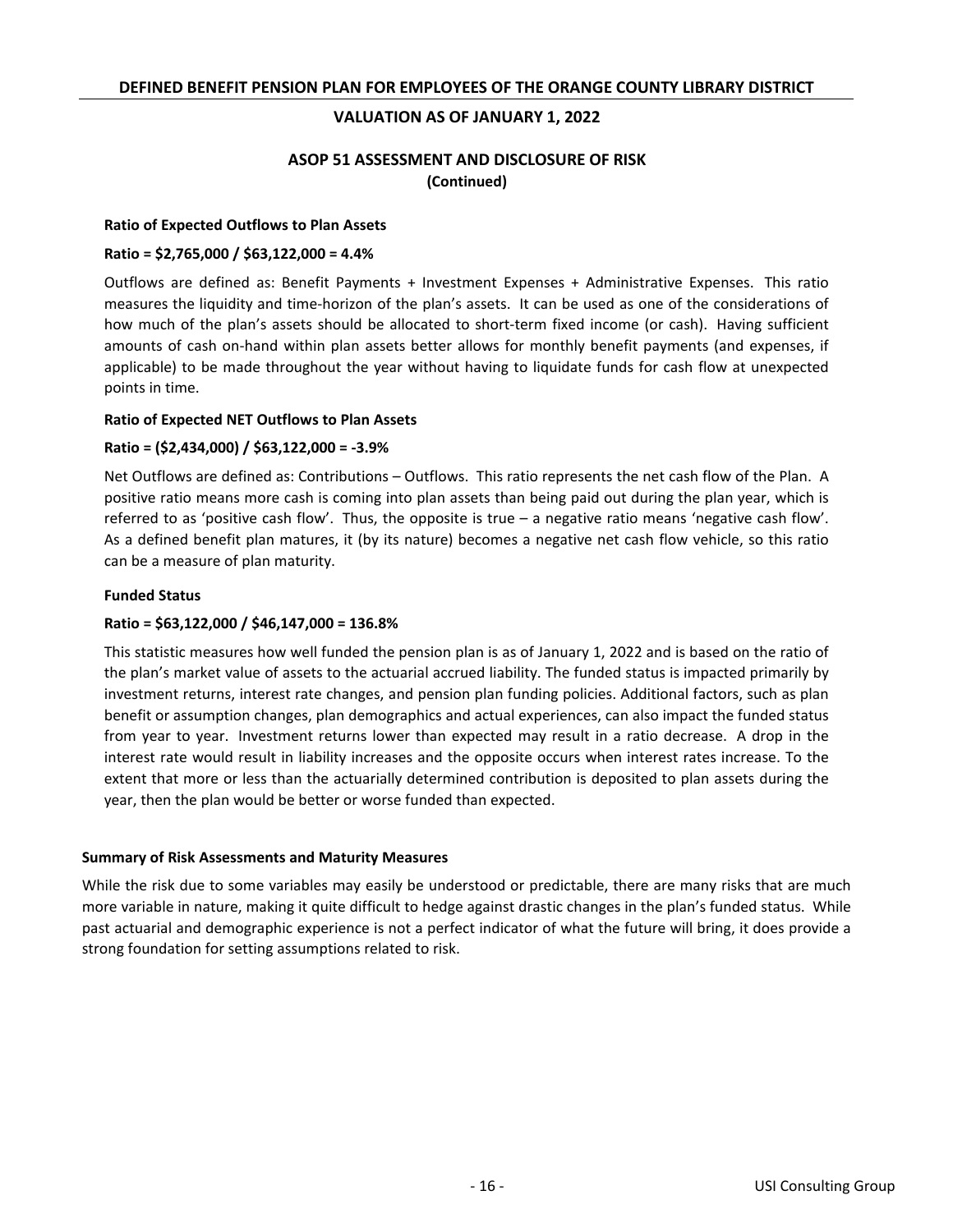# **VALUATION AS OF JANUARY 1, 2022**

## **PARTICIPANT DATA AS OF 1/1/2022**

### (A) Active Employees Under Retirement Age

| (1) Number                                                       | 51              |
|------------------------------------------------------------------|-----------------|
| (2) Total Annual Compensation                                    | \$<br>3,498,061 |
| (3) Average Monthly Accrued Benefit                              | \$<br>2,302.29  |
| (4) Average Monthly Projected Benefit                            | \$<br>4,502.25  |
| (5) Average Attained Age                                         | 54.94           |
| (6) Average Prior Credited Service                               | 24.67           |
| (B) Other Active and Inactive Employees                          |                 |
| (1) Number                                                       | 5               |
| (2) Average Monthly Accrued Benefit                              | \$<br>1,838.77  |
| (3) Average Attained Age                                         | 70.54           |
| (4) Average Prior Credited Service                               | 29.81           |
| (C) Employees Transferred to the Money Purchase Plan             |                 |
| (1) Number                                                       | 12              |
| (2) Average Monthly Accrued Benefit                              | \$<br>125.07    |
| (3) Average Attained Age                                         | 47.65           |
| (D) Terminated deferred vested, deceased, and disabled employees |                 |
| (1) Number                                                       | 59              |
| (2) Average Monthly Accrued Benefit                              | \$<br>528.34    |
| (3) Average Attained Age                                         | 51.19           |
| (E) Retired employees, beneficairies, and contingent annuitants  |                 |
| (1) Number                                                       | 142             |
| (2) Average Monthly Accrued Benefit                              | \$<br>1,547.03  |
| (3) Average Attained Age                                         | 72.01           |

### **Reconciliation of Participant Status (F)**

|                            | Active | Inactive | Deferred<br>Vested | to MP<br>Plan | In Pay<br><b>Status</b> | Total |
|----------------------------|--------|----------|--------------------|---------------|-------------------------|-------|
|                            |        |          |                    |               |                         |       |
| As of 1/1/2021             | 63     | 0        | 61                 | 12            | 140                     | 276   |
| <b>Terminated - Vested</b> | (1)    |          | 1                  |               |                         |       |
| Death no ben               |        |          | (1)                |               | (6)                     | (7)   |
| Death w/ ben               |        |          |                    |               |                         |       |
| Beneficiary                |        |          |                    |               |                         |       |
| Retired                    | (6)    |          | (2)                |               | 8                       |       |
| As of 1/1/2022             | 56     | 0        | 59                 | 12            | 142                     | 269   |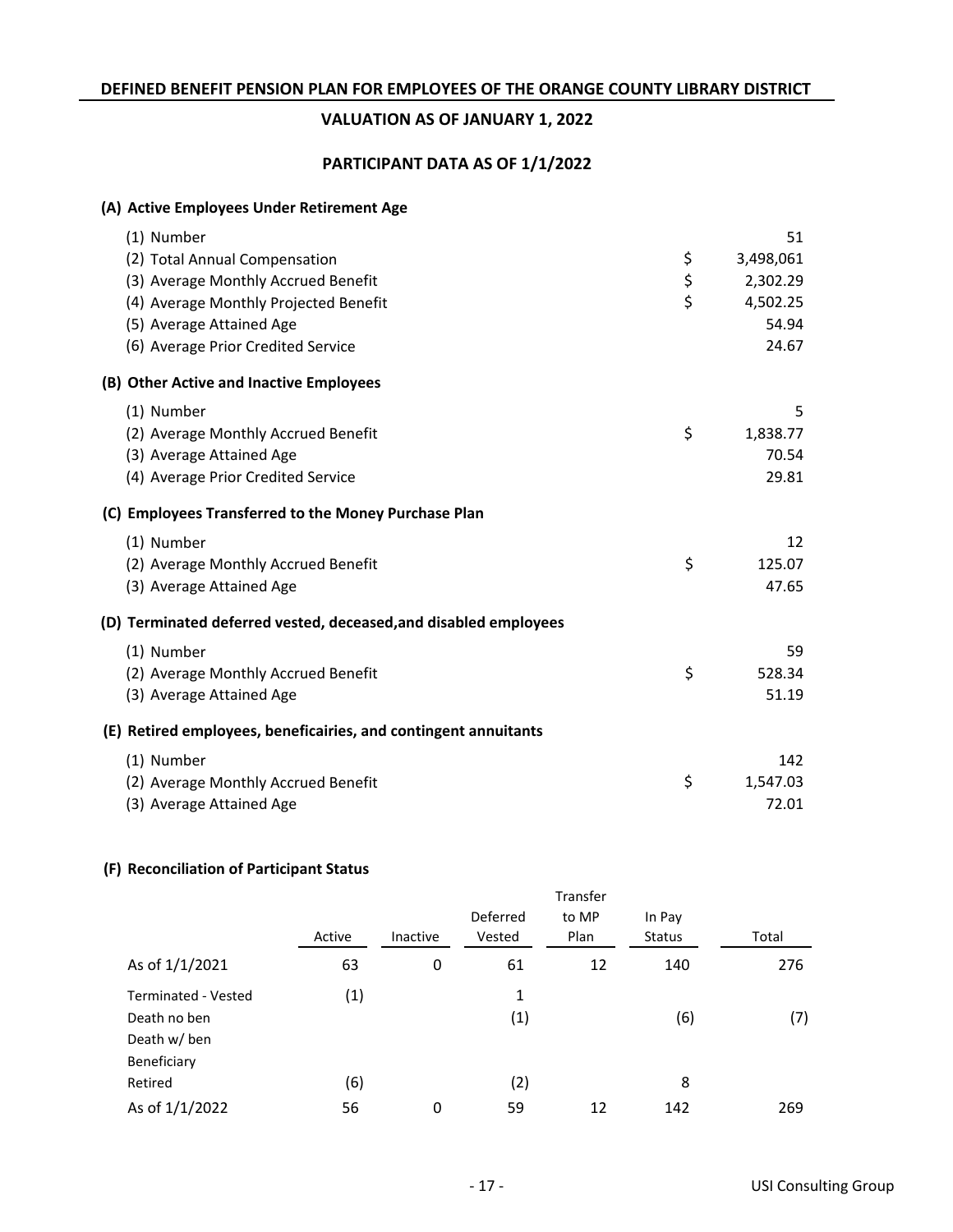### **VALUATION AS OF JANUARY 1, 2022**

### **SUMMARY OF PLAN PROVISIONS**

| <b>Effective Date:</b>               | July 1, 1952                                                                                                                                                                         |
|--------------------------------------|--------------------------------------------------------------------------------------------------------------------------------------------------------------------------------------|
| Plan Year Beginning:                 | January 1, 2022                                                                                                                                                                      |
| Plan Sponsor:                        | Orange County Library District                                                                                                                                                       |
| Eligibility                          |                                                                                                                                                                                      |
| Requirements:                        | Minimum Age: 0; Minimum months of service: 12                                                                                                                                        |
| <b>Entry Dates:</b>                  | Date of meeting the requirements for employees hired on or before<br>12/31/2006. No participants will be allowed to enter the Plan after<br>$1/1/2008$ .                             |
| Year of Service:                     | All days worked as a full-time employee. Measured as elapsed time from<br>Date of Participation.                                                                                     |
| Year of Vesting Service:             | All days worked as a full-time employee. Measured as elapsed time from<br>date of hire as a full-time employee.                                                                      |
| <b>Normal Retirement Date:</b>       | Day participant turns 65 or, if later, completion of 4 Years of Vesting<br>Service in the Plan.                                                                                      |
| <b>Normal Retirement Benefit</b>     |                                                                                                                                                                                      |
| Benefit Formula:                     | 2% of average monthly compensation times Years of Service up to 30<br>years.                                                                                                         |
| <b>Average Monthly Compensation:</b> | Monthly average of compensation for the 5 years of highest<br>compensation of the last 10 years. Maximum annual compensation:<br>\$305,000 for 2022.                                 |
| <b>Maximum Annual Benefit:</b>       | \$245,000 as adjusted per IRC Sec. 415 for retirement age other than<br>Social Security Retirement Age and annuity form.                                                             |
| Normal Form of Benefit:              | Life Annuity with modified cash refund.                                                                                                                                              |
| <b>Accrued Benefit:</b>              | Normal Retirement Benefit based on earnings and Years of Service to<br>date.                                                                                                         |
| Cost of Living                       | 2% per year following year of retirement (prorated for partial year in<br>initial year of retirement).                                                                               |
| <b>Early Retirement Benefit:</b>     | Minimum Age: 55<br>Minimum Service: 9 Years of Service<br>Benefit Amount: Accrued Benefit, reduced by 0.417% for each month by<br>which early retirement precedes normal retirement. |
| Pre-Retirement Death Benefit:        | Return of employee contributions with interest.                                                                                                                                      |
| <b>Vested Termination Benefit:</b>   | Upon termination after 4 Years of Vesting Service, 100% of the Accrued<br>Benefit, deferred to Normal Retirement Date.                                                               |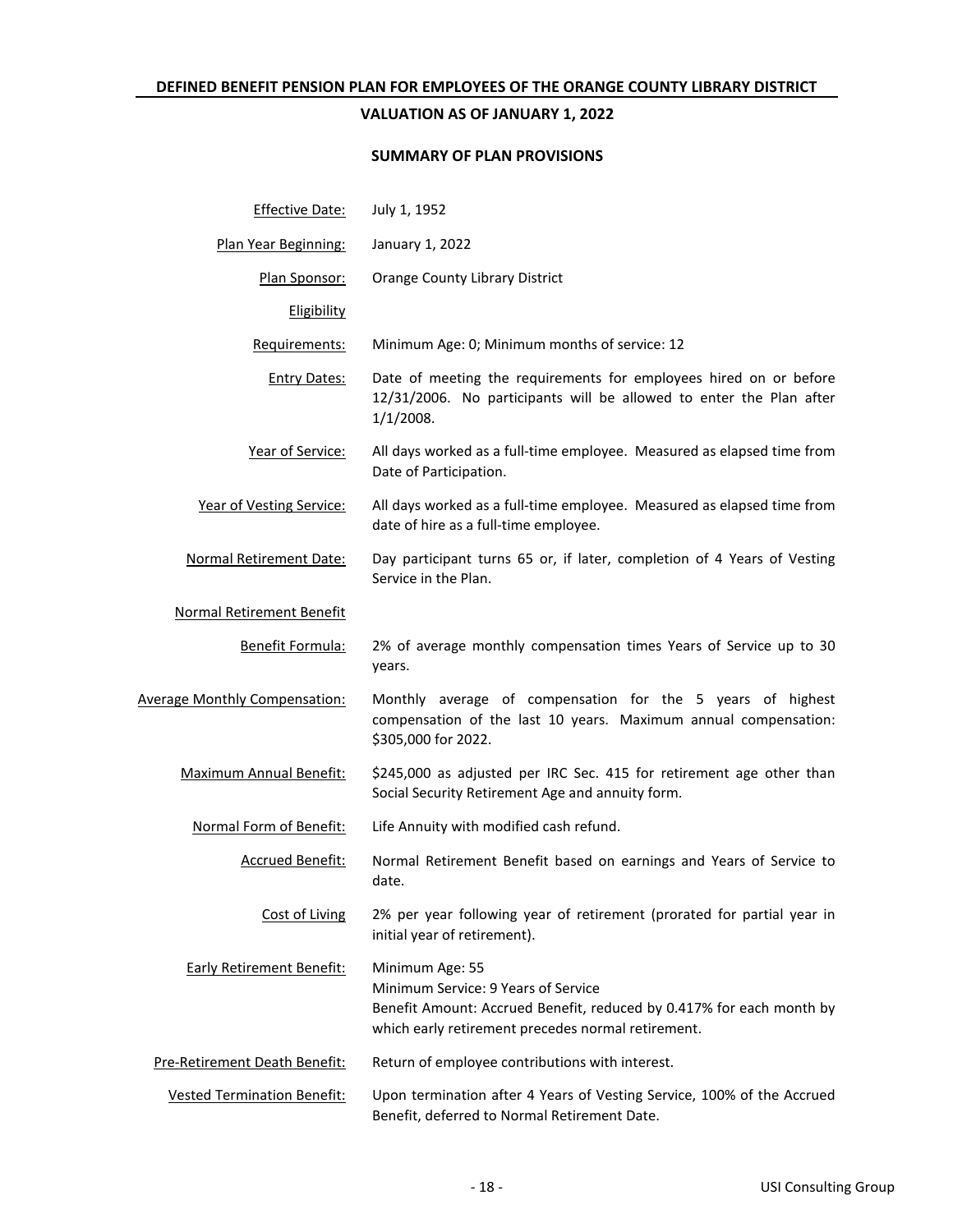## **VALUATION AS OF JANUARY 1, 2022**

### **SUMMARY OF ACTUARIAL METHODS AND ASSUMPTIONS**

### **Actuarial Cost Method**

Individual entry age normal, level percent of pay. Under this method the annual cost is equal to the normal cost plus an amortization of unfunded accrued liabilities over an open period of 10 years.

The normal cost is the sum of individual normal costs, determined as a level percentage of compensation which would have been necessary to fund the employee's projected retirement, death and withdrawal benefits, from entry age (the age at which the employee would have entered the plan had it been in effect on his employment date), to his retirement age. Thus, the dollar normal cost is expected to increase with the salary projection assumption.

The actuarial accrued liability is the accumulation, based on the actuarial assumptions, of all assumed prior normal costs. Thus, it represents the amount of reserves, which would be held by the Plan, had it always been in effect for the present group of participants and had Plan experience followed that predicted by the actuarial assumptions. The unfunded accrued liability is the excess, if any, of the accrued liability over the Plan assets.

Actuarial gains and losses arising from differences between Plan experience and that predicted by the actuarial assumptions, as measured by the difference between actual and expected unfunded accrued liabilities, will be recognized over 10 years as part of the unfunded accrued liability amortization payment.

### **Attribution Parameters**

Attribution parameters determine how growth in the benefit formula is allocated to years of service.

Accrual rate proration, by component – This method attributes the benefit separately for each component of the benefit formula, based on the credited service. If there are no accrual definitions in the benefit formula, then the entire projected benefit is assigned to past service (and considered fully accrued as of the valuation date). This results in "natural" or "direct differencing" attribution.

### **Asset Valuation Method**

The asset valuation method measures the current market value of assets, as reported by the Trustee, plus any accrued contributions.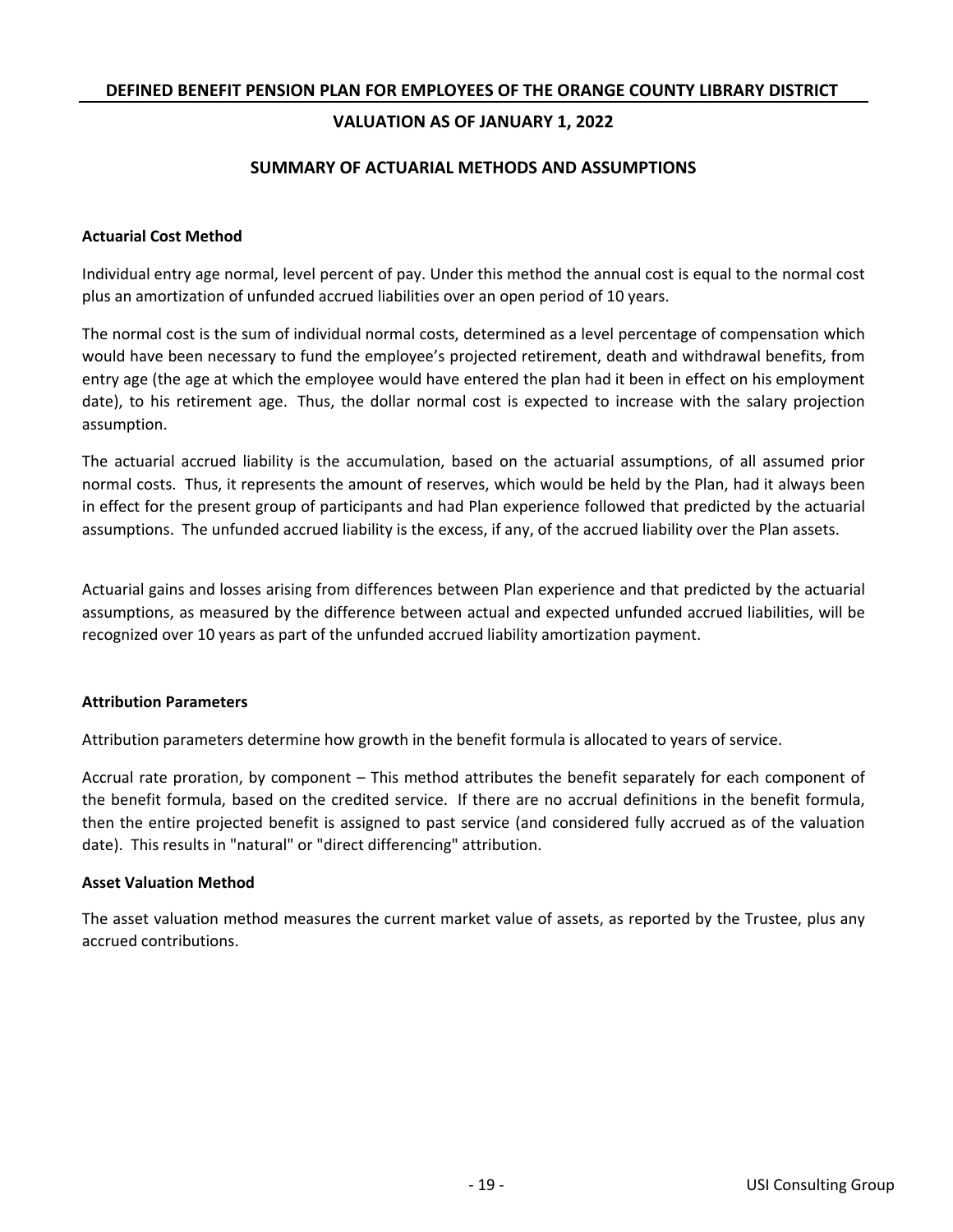## **SUMMARY OF ACTUARIAL METHODS AND ASSUMPTIONS (Continued)**

Interest Rate: 6.75%

This return reflects the anticipated gross long-term rate of return on plan assets based on the plan's current and expected future asset portfolio, as supported by the plan's investment advisor. The Plan Administrators have determined that a 6.75% rate of return is reasonable for the current year, each of the next several years, and for the long term thereafter. This rate is reasonable in our opinion.

- PubG-2010, Below-Median, Amounts-Weighted Mortality Tables (by gender), with generational improvement scale MP2018 (adopted with the 1/1/2020 valuation) Mortality:
- Retirement Age: The retirement assumptions are now graded rates by age, shown in the chart below, and were updated effective with the 1/1/2020 valuation based on the experience study completed in April of 2019. The average age at commencement among all current retirees is 61. The average age at commencement for those individuals who retired in the past 5 years is about 63. In addition, there are currently 7 actives and 1 terminated vested participant who are past age 65 and have yet to commence payments.

| Age   | Rate | Age   | Rate | Age   | Rate |
|-------|------|-------|------|-------|------|
| 55    | 15%  | 61-63 | 10%  | 66-6  | 25%  |
| 56-59 | 5%   | 64    | 20%  | 68-74 | 20%  |
| 60    | 15%  | 65    | 40%  | 75    | 100% |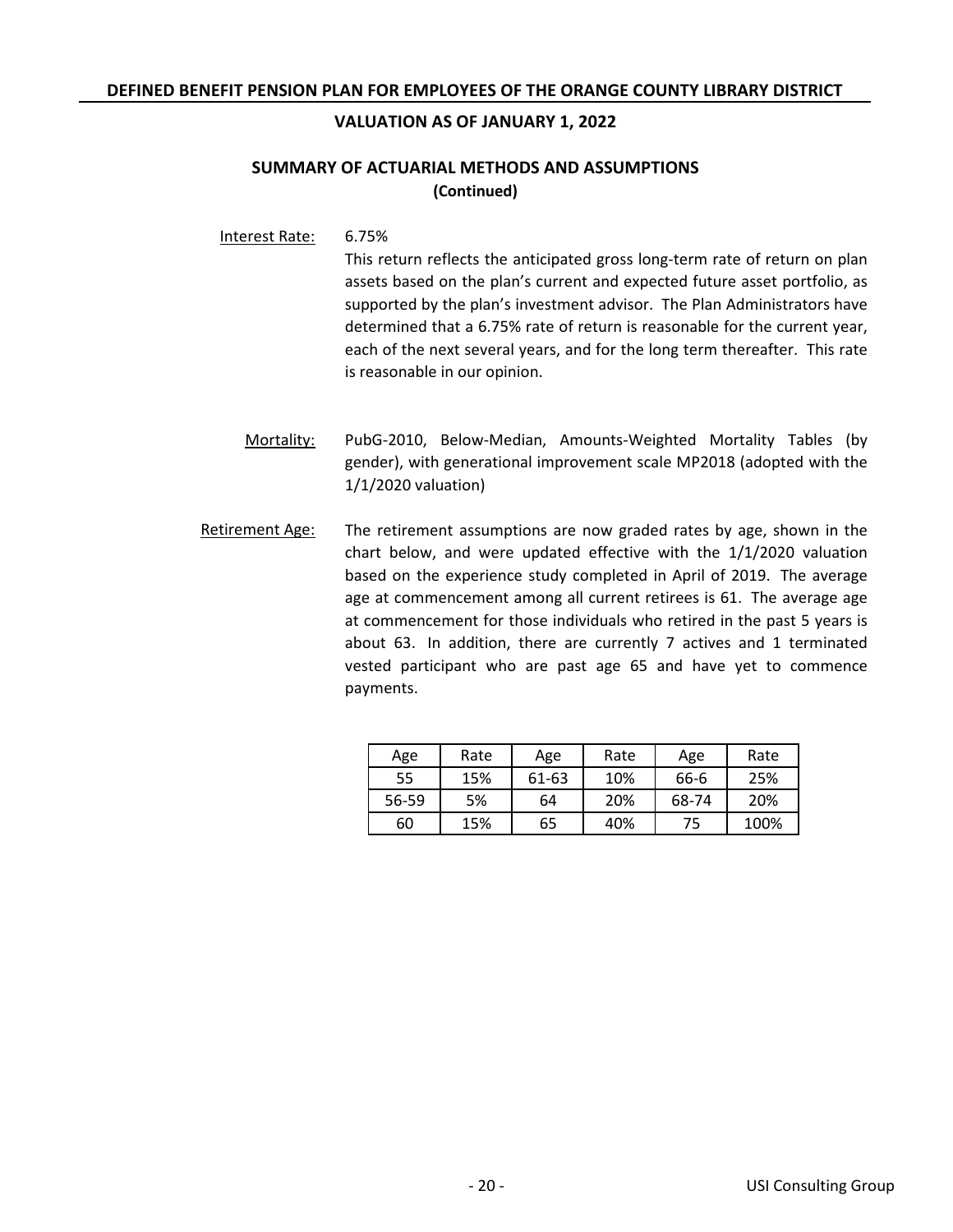## **SUMMARY OF ACTUARIAL METHODS AND ASSUMPTIONS (Continued)**

Withdrawal Rates: The assumption currently incorporates rates from the Hartford Life Turnover Table 1. The actual experience of the Plan has generally been inline with the assumption, as reviewed with the experience study completed in April of 2019.

|     | Sample Pre-Retirement |                         |  |  |
|-----|-----------------------|-------------------------|--|--|
|     |                       | <b>Withdrawal Rates</b> |  |  |
| Age | Male                  | Female                  |  |  |
| 20  | 10.000%               | 15.000%                 |  |  |
| 25  | 10.000%               | 15.000%                 |  |  |
| 30  | 7.500%                | 10.000%                 |  |  |
| 35  | 5.000%                | 7.500%                  |  |  |
| 40  | 3.000%                | 5.000%                  |  |  |
| 45  | 1.500%                | 2.500%                  |  |  |
| 50  | 0.000%                | 0.000%                  |  |  |
| 55  | 0.000%                | 0.000%                  |  |  |
| 60  | 0.000%                | 0.000%                  |  |  |

The assumption is not anticipated to produce significant cumulative actuarial gains or losses over the measurement period.

Salary Scale Projections 4.5% per annum The assumption selected is consistent with the plan sponsor's current compensation practice, as discussed and analyzed with the experience study completed in April of 2019. No significant changes are expected in the near future.

Disability Rates: None

Expense Loading: \$20,000, for prior year administrative expenses, rounded up to the nearest \$1,000

Payroll Growth Rate: None (for amortization purposes)

Cost of Living Increases: The Plan provides for an annual COLA of 2.0% per annum. The valuation reflects an assumption of 2.0% per annum, as an estimate of the longterm COLA increases.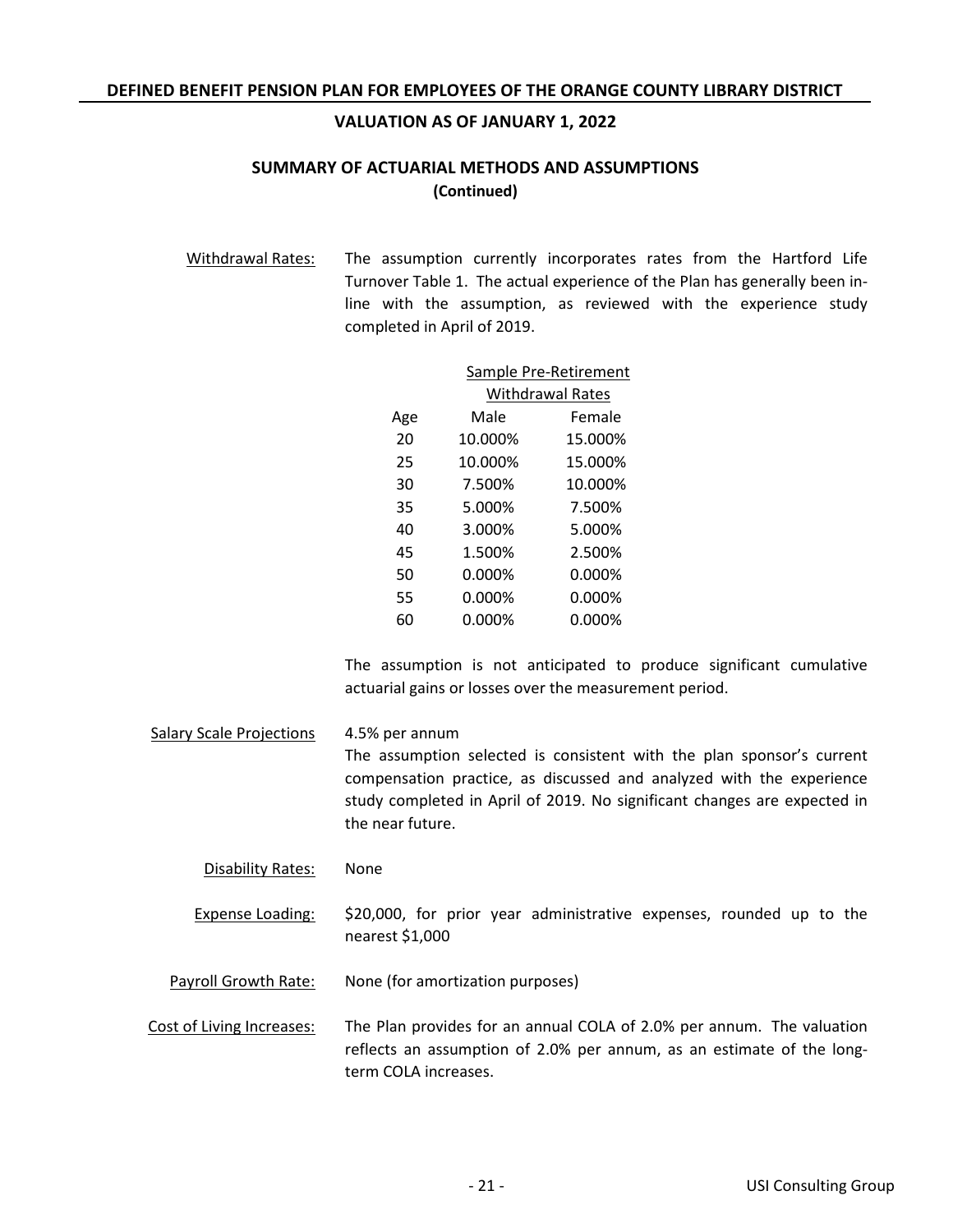# **VALUATION AS OF JANUARY 1, 2022**

# **SUMMARY OF ACTUARIAL METHODS AND ASSUMPTIONS (Continued)**

| Long-Term Inflation:         | The assumption of 2.0% follows the current plan provisions.                                                                                                                                                                                                           |
|------------------------------|-----------------------------------------------------------------------------------------------------------------------------------------------------------------------------------------------------------------------------------------------------------------------|
| <b>Maximum Compensation:</b> | Increases in this assumption correspond to the expectation in inflation.                                                                                                                                                                                              |
| Maximum Benefit:             | Increases in this assumption correspond to the expectation in inflation.                                                                                                                                                                                              |
| <b>Marital Assumption:</b>   | A. 80% of population is married<br>B. 80% of married participants elect a 50% Joint & Survivor annuity<br>payment upon retirement<br>C. Spouses are assumed to be of the opposite gender of the participant<br>D. Husbands are assumed to be 3 years older than wives |
| Plan Provisions Not Valued:  | None                                                                                                                                                                                                                                                                  |
| Additional Disclosure Items: | These assumptions are reflective of the participant data. We will continue<br>to periodically review the population and retirement elections and make<br>any appropriate updates to these assumptions.                                                                |
|                              | Vested benefits are based on the Plan document's vesting schedule based<br>on Years of Vesting Service. Please refer to the Summary of Plan<br>Provisions section of this report for requirements for particular benefits.                                            |
|                              | Early retirement subsidies are only valued once participants become<br>eligible by meeting the specified requirements. Please refer to the<br>Summary of Plan Provisions section of this report for such requirements.                                                |
|                              | Death benefits are treated as vested benefits for liability calculation<br>purposes.                                                                                                                                                                                  |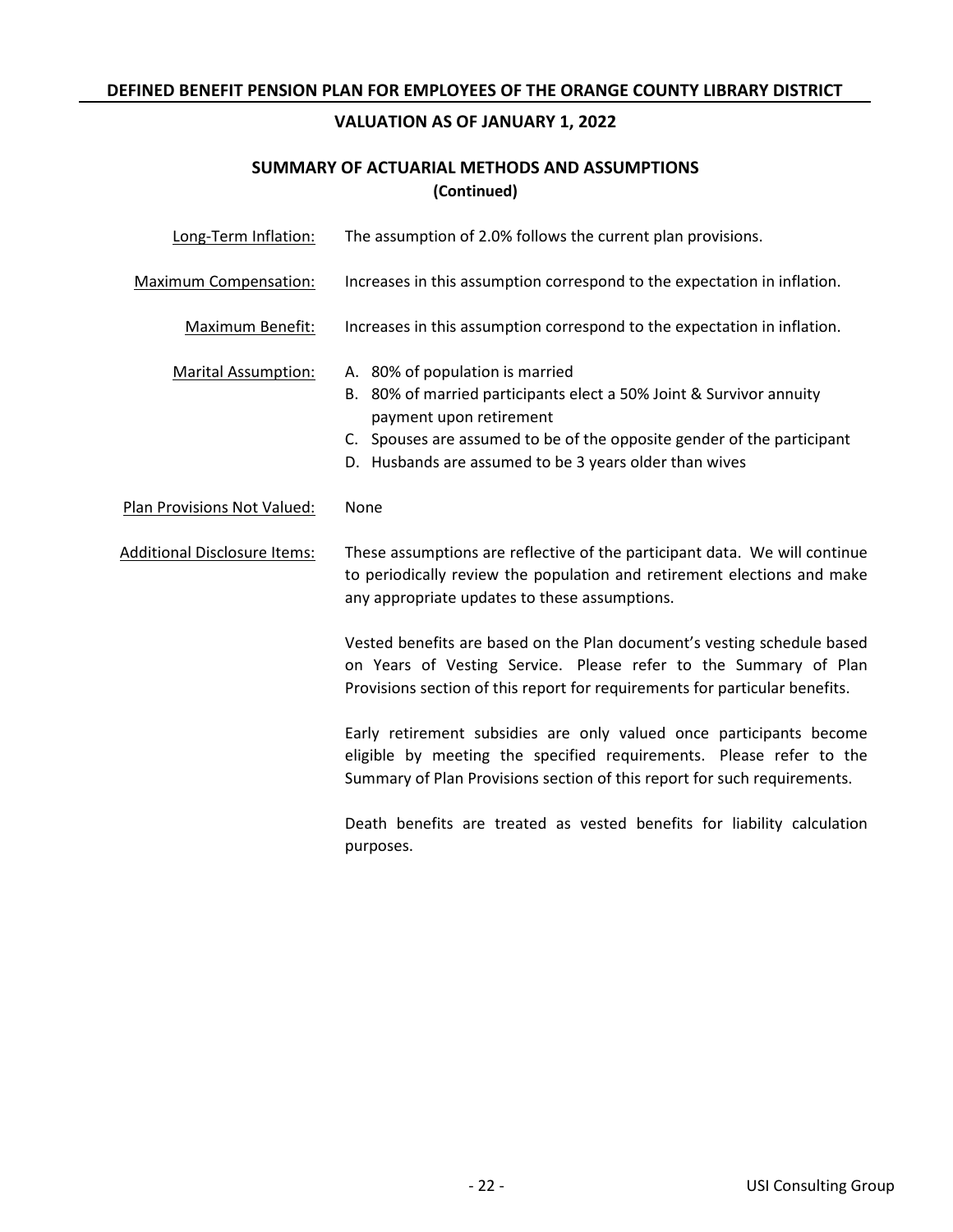### **COMPARATIVE SUMMARY OF PRINCIPAL VALUATION RESULTS**

This exhibit is intended to satisfy Section 112.63 of the Florida Statutes. Please note that some of the information required by Chapter 22D-1 rules governing actuarial reports is located in attached Exhibits.

### **I. Participant Data**

|                                                       | 1/1/2021 |            | 1/1/2022 |             |
|-------------------------------------------------------|----------|------------|----------|-------------|
| (A) Number included                                   |          |            |          |             |
| (1) Active                                            |          | 63         |          | 56          |
| (2) Inactive                                          |          | 12         |          | 12          |
| (3) Vested Terminations                               |          | 61         |          | 59          |
| (4) Retirees (inc. Beneficiaries)                     |          | 140        |          | 142         |
| (5) Total                                             |          | 276        |          | 269         |
| (B) Total annual payroll of active employees included | \$       | 4,125,334  | \$       | 3,498,061   |
| (C) Balance of employee contributions                 | \$       | 46,240     | \$       | 46,155      |
| II. Assets                                            |          |            |          |             |
| (A) Actuarial Value                                   | \$       | 58,269,718 | \$       | 63,122,000  |
| (B) Market Value                                      | \$       | 58,269,718 | \$       | 63,122,000  |
| III. Liabilities                                      |          |            |          |             |
| (A) Present Value of Accrued Benefits                 |          |            |          |             |
| (1) Total Accrued                                     | \$       | 40,287,413 | \$       | 41,432,389  |
| (2) Total Vested                                      | \$       | 40,287,413 | \$       | 41,432,389  |
| (B) Unfunded Actuarial Accrued Liability              | \$       | 0          | \$       | $\mathbf 0$ |
| (C) Present Value of Active Members                   |          |            |          |             |
| (1) Future Salaries at Present Age                    | \$       | 44,036,451 | Ş        | 40,237,246  |
| (2) Future Employee Contributions at Present Age      | \$       | 0          | \$       | 0           |
| (D) Breakdown of the Present Value of Future Benefits |          |            |          |             |
| (1) Active Participants                               | \$       | 18,769,459 | \$       | 16,559,761  |
| (2) Retired Members                                   |          | 27,154,608 |          | 29,760,264  |
| (3) Terminated Vested / Inactive                      |          | 2,648,384  |          | 2,730,837   |
| (4) Total                                             | \$       | 48,572,451 | \$       | 49,050,862  |
| (E) PV of Future Contributions from the Library       | \$       | 0          | \$       | 0           |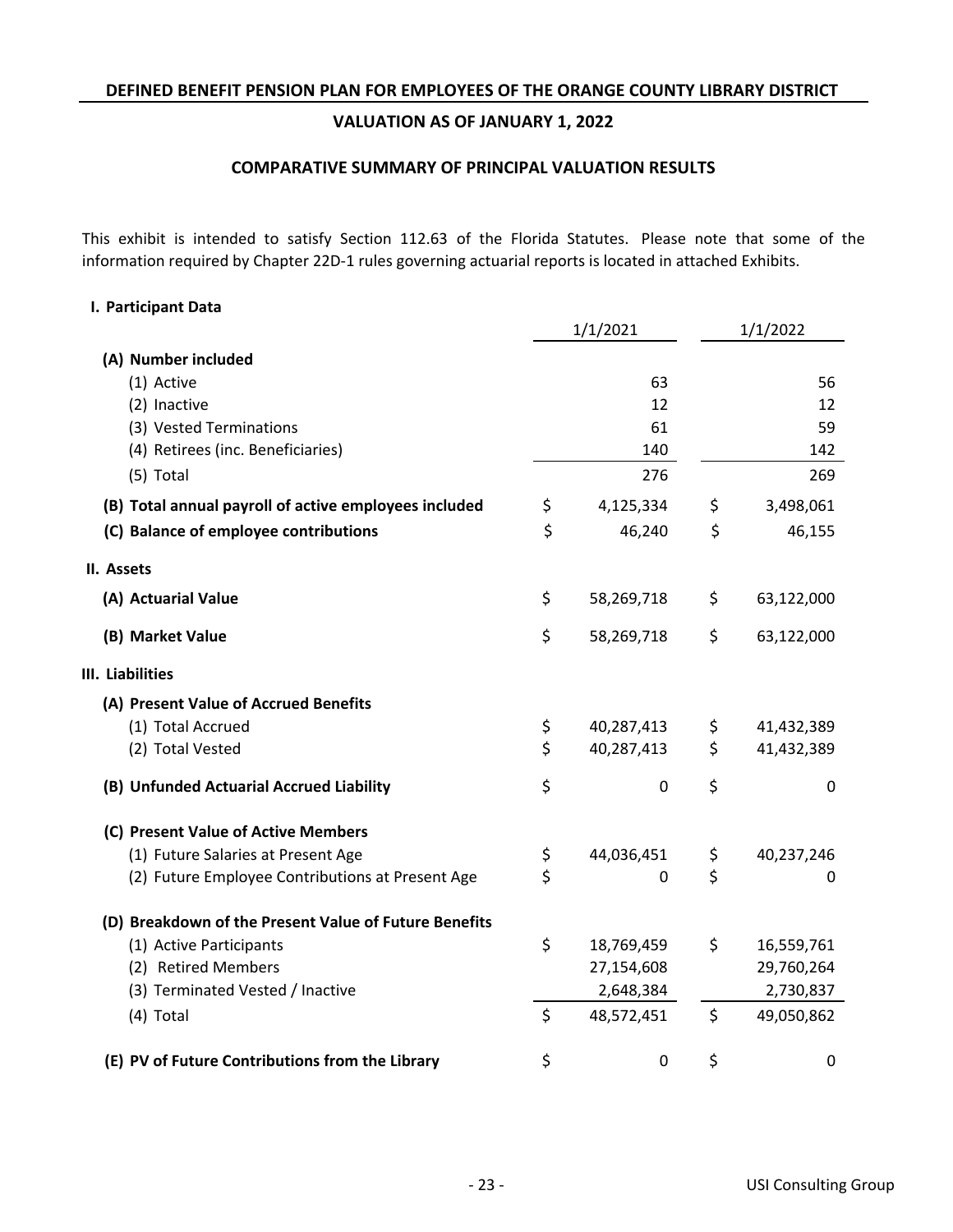# **COMPARATIVE SUMMARY OF PRINCIPAL VALUATION RESULTS (Continued)**

|                                                    | 1/1/2021         | 1/1/2022          |
|----------------------------------------------------|------------------|-------------------|
| (F) Present Value of Benefits for Active Members   |                  |                   |
| (1) Retirement Decrement                           | \$<br>18,716,723 | \$<br>16,523,510  |
| (2) Termination/Vesting                            | 47,680           | 31,562            |
| (3) Death Decrement                                | 5,056            | 4,689             |
| (4) Disability                                     | 0                | 0                 |
| (5) Return of Contributions                        | 0                | 0                 |
| $(6)$ Total                                        | \$<br>18,769,459 | \$<br>16,559,761  |
| (G) Accrued Liability for Active Members           |                  |                   |
| (1) Retirement Decrement                           | \$<br>15,451,823 | \$<br>13,642,467  |
| (2) Termination/Vesting                            | 15,337           | 9,204             |
| (3) Death Decrement                                | 4,217            | 3,914             |
| (4) Disability                                     | 0                | 0                 |
| (5) Return of Contributions                        | 0                | 0                 |
| $(6)$ Total                                        | \$<br>15,471,377 | \$<br>13,655,585  |
| (H) Normal Cost for Active Members                 |                  |                   |
| (1) Retirement Decrement                           | \$<br>372,759    | \$<br>282,128     |
| (2) Termination/Vesting                            | 9,826            | 7,298             |
| (3) Death Decrement                                | 116              | 94                |
|                                                    |                  |                   |
| (4) Disability                                     | 0                | 0                 |
| (5) Return of Contributions                        | 0                | 0                 |
| (6) Total                                          | \$<br>382,701    | \$<br>289,520     |
| <b>IV. Pension Cost</b>                            |                  |                   |
| (A) Actuarially Determined Contribution (ADC)      |                  |                   |
| (1) Normal Cost                                    | \$<br>400,701    | \$<br>309,520     |
| (2) Amortization Payment                           | 0                | 0                 |
| (3) Interest on $(1) + (2)$                        | 27,047           | 20,893            |
| (4) Total                                          | \$<br>427,748    | \$<br>330,413     |
| (B) ADC as a percent of payroll                    | 10.37%           | 9.45%             |
| (C) Employee Contributions                         | \$<br>0          | \$<br>$\mathbf 0$ |
| (D) Employee Contributions as a percent of payroll | 0.00%            | 0.00%             |
| (E) Employer Contributions                         | \$<br>427,748    | \$<br>330,413     |
| (F) Employer Contributions as a percent of payroll | 10.37%           | 9.45%             |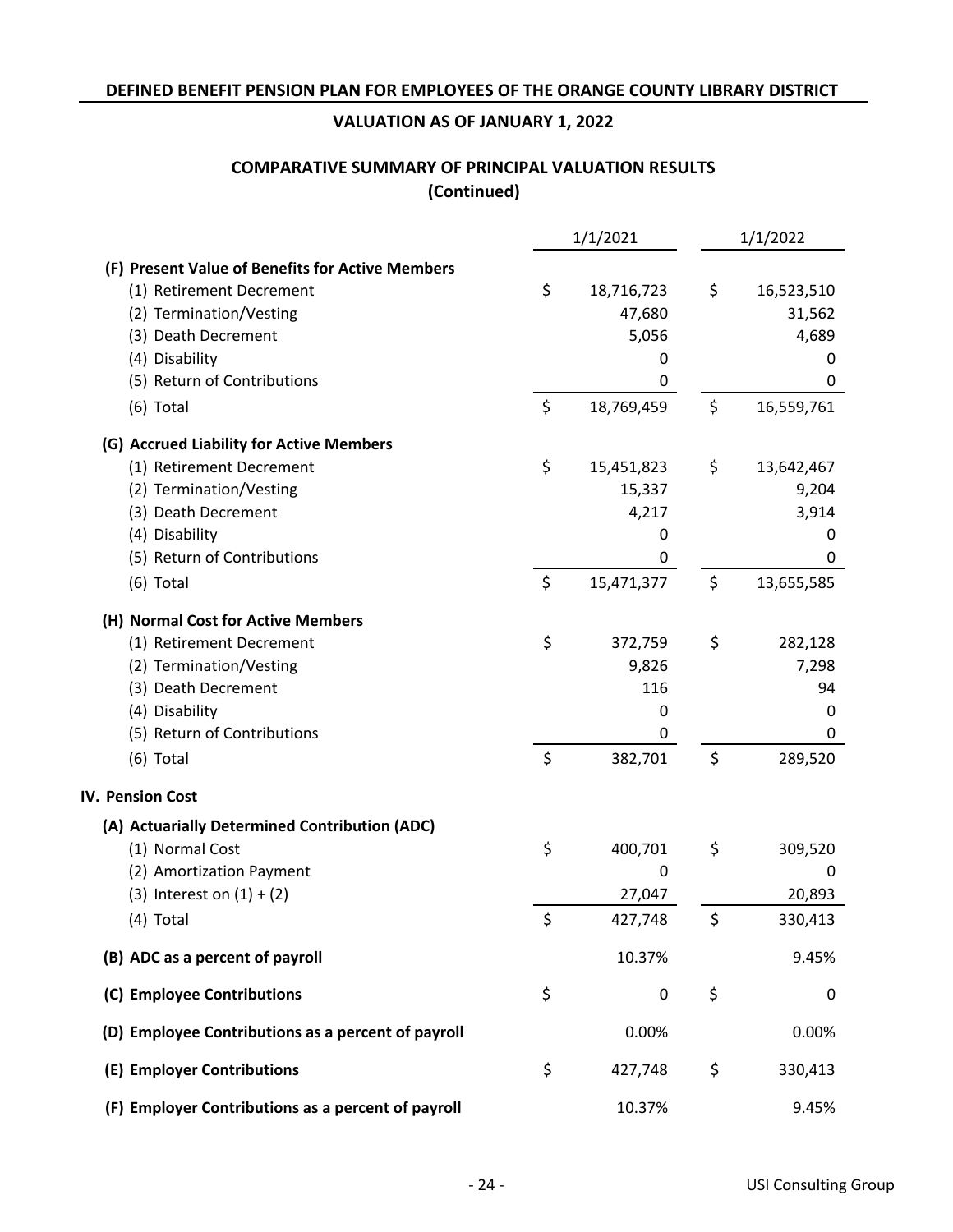# **COMPARATIVE SUMMARY OF PRINCIPAL VALUATION RESULTS (Continued)**

| <b>V. Past Contributions</b>             | Plan Year Ending<br>12/31/2020 |          | Plan Year Ending<br>12/31/2021 |         |
|------------------------------------------|--------------------------------|----------|--------------------------------|---------|
| (A) Actuarially Determined Contributions |                                |          |                                |         |
| (1) Employees                            | \$                             | 0        | \$                             | 0       |
| (2) Employer                             |                                | 457,146  |                                | 427,748 |
| $(3)$ Total                              | \$                             | 457,146  | \$                             | 427,748 |
| (B) Actual Contributions                 |                                |          |                                |         |
| (1) Employees                            | \$                             | $\Omega$ | \$                             | 0       |
| (2) Employer                             |                                | 710,835  |                                | 657,668 |
| (3) Total                                |                                | 710,835  | S                              | 657,668 |

### **VI. SALARY AND INVESTMENT EXPERIENCE COMPARISONS**

### **Comparison of Actual and Assumed Salary Increases (A)**

| <b>PYE</b> | Actual | Assumed |
|------------|--------|---------|
| 12/31/2021 | 3.54%  | 4.50%   |
| 12/31/2020 | 1.93%  | 4.50%   |
| 12/31/2019 | 4.50%  | 4.50%   |
| 12/31/2018 | 4.25%  | 4.50%   |
| 12/31/2017 | 3.70%  | 4.50%   |
| 12/31/2016 | 3.57%  | 4.50%   |
| 12/31/2015 | 3.01%  | 5.00%   |
| 12/31/2014 | 3.28%  | 5.00%   |
| 12/31/2013 | 3.89%  | 5.00%   |
| 12/31/2012 | 0.77%  | 5.00%   |

### **Comparison of Actual and Assumed Investment Returns (B)**

| <b>PYE</b> | Actuarial | Assumed |
|------------|-----------|---------|
| 12/31/2021 | 11.69%    | 6.75%   |
| 12/31/2020 | 16.28%    | 6.75%   |
| 12/31/2019 | 21.60%    | 6.75%   |
| 12/31/2018 | $-7.32%$  | 6.75%   |
| 12/31/2017 | 15.04%    | 6.75%   |
| 12/31/2016 | 7.49%     | 6.75%   |
| 12/31/2015 | $-0.63%$  | 7.00%   |
| 12/31/2014 | 6.28%     | 7.00%   |
| 12/31/2013 | 18.38%    | 7.00%   |
| 12/31/2012 | 12.01%    | 7.00%   |